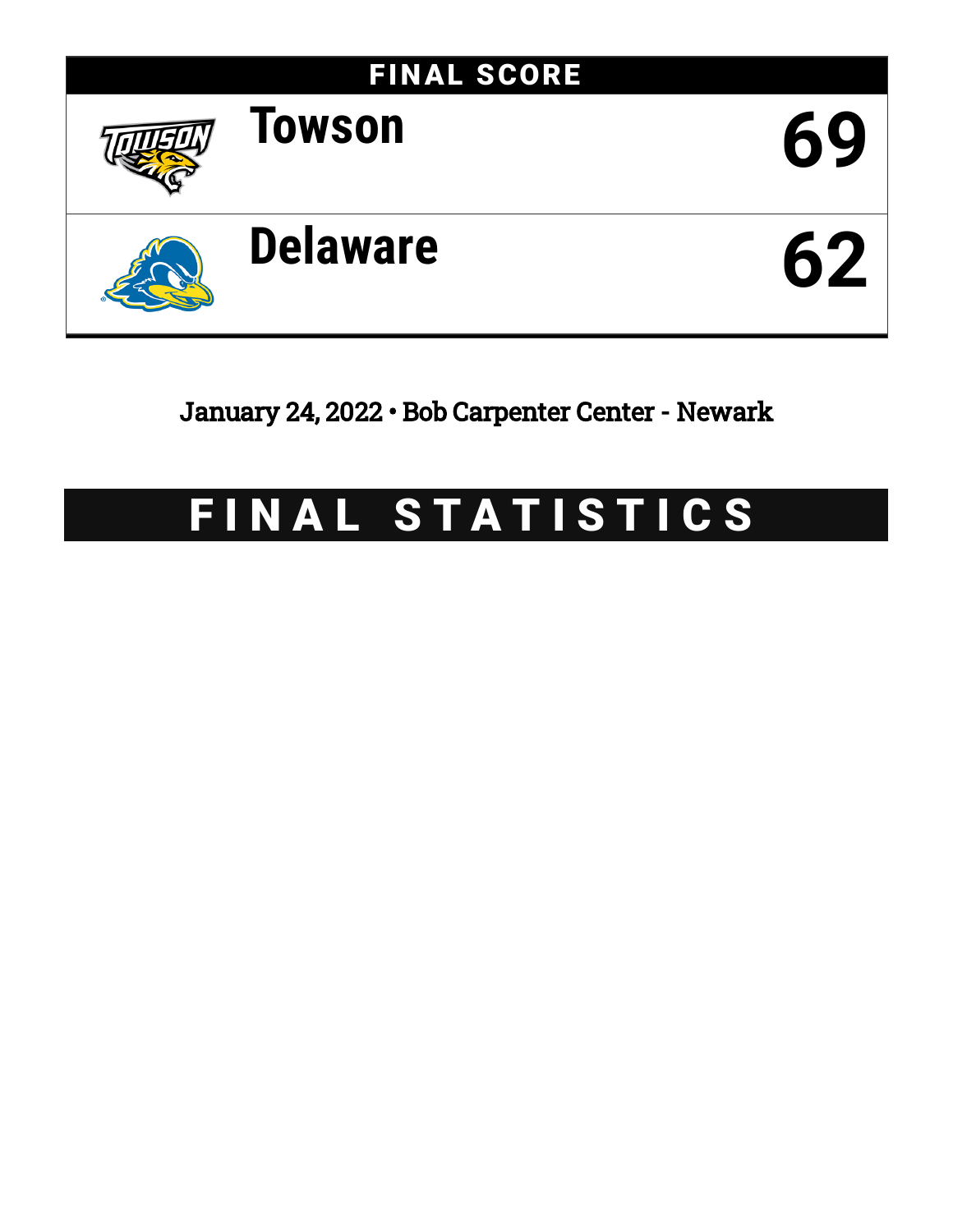### **Official Box Score Towson vs Delaware Game Totals -- Final Statistics January 24, 2022 at Bob Carpenter Center - Newark**



## **Towson 69**

| No. | Plaver                 | S  | <b>Pts</b>    | FG       | 3FG      | FT        | 0R | DR | TR | PF            | A            | TO | <b>B</b> lk  | Stl      | Min        | $+/-$          |
|-----|------------------------|----|---------------|----------|----------|-----------|----|----|----|---------------|--------------|----|--------------|----------|------------|----------------|
| 01  | NOLAN JR., TERRY       | G  | 0             | $0 - 1$  | $0 - 0$  | $0-0$     | 0  |    |    |               |              | 0  | 0            | 0        | 7          | $-2$           |
| 11  | GIBSON, JASON          | G  | 8             | $3 - 8$  | $2 - 4$  | $0 - 0$   | 0  | 3  | 3  | 0             | 3            | 0  | 0            | 2        | 35         | $\mathbf{0}$   |
| 25  | TIMBERLAKE, NICOLAS    | G  | 18            | $6 - 10$ | $3 - 3$  | $3 - 4$   | 0  | 6  | 6  | 0             | 2            | 4  |              |          | 37         | 14             |
| 32  | THOMPSON, CHARLES      | F. | 15            | $7 - 10$ | $0 - 1$  | $1 - 4$   | 3  | 6  | 9  | 5             | $\mathbf{0}$ | 1  | 2            | $\Omega$ | 33         | $\overline{4}$ |
| 55  | <b>HOLDEN, CAMERON</b> | F. | 19            | $5 - 13$ | $0 - 3$  | $9 - 10$  | 2  | 5  | 7  | 3             | 1            | 4  | $\mathbf{0}$ | 6        | 34         | 6              |
| 00  | RIZZUTO, ANTONIO       | G  | 3             | $1 - 5$  | $1 - 4$  | $0 - 0$   | 0  |    |    | $\mathcal{P}$ | $\Omega$     | 0  | $\Omega$     | 0        | 23         | $\overline{7}$ |
| 02  | GILL, TYLER            | G  | $\Omega$      | $0 - 0$  | $0 - 0$  | $0 - 0$   | 0  |    |    | 0             | $\Omega$     | 0  | 0            | 0        | 2          | 5              |
| 12  | <b>GRAY, JUWAN</b>     | F  | 4             | $1 - 5$  | $0 - 2$  | $2 - 2$   | 3  |    | 4  | $\Omega$      |              | 2  | $\mathbf{0}$ | $\Omega$ | 23         | $\overline{2}$ |
| 13  | PAAR, CHASE            |    | $\mathcal{P}$ | $1 - 2$  | $0 - 0$  | $0 - 0$   | 0  |    |    | 2             | 0            | 2  | 0            |          | 6          | -5             |
| 35  | <b>BIEKEU, CHRIS</b>   | F. | 0             | $0 - 0$  | $0 - 0$  | $0 - 0$   | 0  | 0  | 0  | 0             | $\Omega$     | 0  | 0            | 0        | 1          | 4              |
|     | TEAM                   |    |               |          |          |           | 2  | 0  | 2  | 0             |              | 2  |              |          |            |                |
|     | <b>TOTALS</b>          |    | 69            | 24-54    | $6 - 17$ | $15 - 20$ | 10 | 25 | 35 | 13            | 8            | 15 | 3            | 10       | <b>200</b> |                |

| Game                                | 24-54     | 44.4% | $6-17$   | 35.3% | $15 - 20$ | 75.0% |                                                            |
|-------------------------------------|-----------|-------|----------|-------|-----------|-------|------------------------------------------------------------|
| 2nd Half                            | $11 - 26$ | 42%   | $3 - 10$ | 30%   | $13 - 16$ | 81%   | Largest lead: By 11 at 2nd-14:25<br>Technical Fouls: None. |
| 1st Half                            | 13-28     | 46%   | $3 - 7$  | 43%   | $2 - 4$   | 50%   | Biggest Run: 8-0                                           |
| <b>Shooting By Period</b><br>Period | FG        | FG%   | 3FG      | 3FG%  | <b>FT</b> | FT%   | Deadball Rebounds: 3,0<br>Last FG: 2nd-04:59               |

# **Delaware 62**

| No. | Plaver                     | S  | Pts      | FG       | 3FG      | FT        | OR             | DR       | TR       | PF                    | A        | TΩ | <b>B</b> lk   | Stl      | Min        | $+/-$        |
|-----|----------------------------|----|----------|----------|----------|-----------|----------------|----------|----------|-----------------------|----------|----|---------------|----------|------------|--------------|
| 00  | NELSON JR., JAMEER         | G  | 4        | 1-5      | $0 - 4$  | $2 - 2$   |                | 3        | 4        | 0                     |          |    |               |          | 25         | $-10$        |
| 01  | ANDERSON, KEVIN            | G  | 9        | $4 - 10$ | $1 - 4$  | $0 - 0$   | $\overline{2}$ | 4        | 6        | $\mathbf{2}^{\prime}$ | 6        | 2  | 0             | 4        | 38         | $-7$         |
| 14  | ASAMOAH, EBBY              | G  | 12       | $4 - 11$ | $3-9$    | $1 - 1$   | 0              | 6        | 6        | 2                     | 0        |    |               | 0        | 33         | $-2$         |
| 21  | CARR, ANDREW               | F. | 13       | $5-6$    | $1 - 2$  | $2 - 2$   | $\mathbf{1}$   | 3        | 4        | 3                     | 1        | 2  | $\mathbf{0}$  | 2        | 23         | $-7$         |
| 42  | PAINTER, DYLAN             | F. | 11       | $3-6$    | $0 - 0$  | $5-6$     | 1.             | 4        | 5        | 3                     | 3        | 4  | $\mathcal{P}$ | 0        | 31         | -11          |
| 02  | ALLEN, RYAN                | G  | 6        | $3 - 13$ | $0 - 7$  | $0 - 0$   | 0              | 0        | $\Omega$ |                       | 1        | 3  |               | 2        | 25         | $-3$         |
| 04  | ARLETTI, GIANMARCO         | G  | $\Omega$ | $0 - 0$  | $0 - 0$  | $0 - 0$   |                | $\Omega$ |          |                       | 0        | 0  | $\Omega$      | 0        | 4          | -6           |
| 05  | <b>GARDNER JR., REGGIE</b> | G  | $\Omega$ | $0 - 0$  | $0 - 0$  | $0 - 0$   | 0              | 0        | $\Omega$ | 0                     | 0        | 0  | 0             | $\Omega$ | 3          | $\mathbf{0}$ |
| 13  | DAVIS, JYARE               | F  |          | $3 - 3$  | $0 - 0$  | $1 - 2$   | 0              |          |          |                       | 0        | 0  | 0             | 0        | 13         | 15           |
| 32  | OCHEFU, ANTHONY            | F. | 0        | $0 - 0$  | $0 - 0$  | $0 - 0$   | 0              | 0        | $\Omega$ | 0                     | $\Omega$ | 0  | $\Omega$      | 0        | 3          | $-4$         |
|     | <b>TEAM</b>                |    |          |          |          |           | 4              |          | 2        | $\Omega$              |          | 0  |               |          |            |              |
|     | <b>TOTALS</b>              |    | 62       | 23-54    | $5 - 26$ | $11 - 13$ | 7              | 22       | 29       | 13                    | $12 \,$  | 13 | 5             | 9        | <b>200</b> |              |

| Game                                | 23-54     | 42.6% | $5 - 26$ | 19.2% | $11 - 13$ | 84.6% |
|-------------------------------------|-----------|-------|----------|-------|-----------|-------|
| 2nd Half                            | $12 - 26$ | 46%   | $3 - 12$ | 25%   | 6-7       | 86%   |
| 1st Half                            | $11 - 28$ | 39%   | $2 - 14$ | 14%   | $5-6$     | 83%   |
| <b>Shooting By Period</b><br>Period | FG        | FG%   | 3FG      | 3FG%  | FТ        | FT%   |

*Deadball Rebounds:* 1,0 *Last FG:* 2nd-03:58 *Biggest Run:* 9-0 *Largest lead:* By 8 at 1st-08:27 *Technical Fouls:* None.

| Game Notes:                                                            | <b>Score</b>                             | 1st | 2 <sub>nd</sub> | тот | <b>Points</b> | Tow            | Del            |
|------------------------------------------------------------------------|------------------------------------------|-----|-----------------|-----|---------------|----------------|----------------|
| Officials: Evon Burroughs, Justin Porterfield, Mike<br><b>Millione</b> | Tow                                      | 31  | 38              | 69  | In the Paint  | 30             | 30             |
| Attendance: 1574                                                       | Del                                      | 29  | 33              | 62  | Off Turns     |                | 11             |
|                                                                        |                                          |     |                 |     | 2nd Chance    |                |                |
| Start Time: 07:05 PM ET<br>End Time: 09:00 PM ET                       | Tow led for 18:34. Del led for 13:40.    |     |                 |     | Fast Break    |                |                |
| Game Duration: 1:54                                                    | Game was tied for 7:47.<br>Times tied: 7 |     | Lead Changes: 3 |     | Bench         |                | 13             |
| Conference Game:                                                       |                                          |     |                 |     | Per Poss      | 1.030<br>32/67 | 0.969<br>28/64 |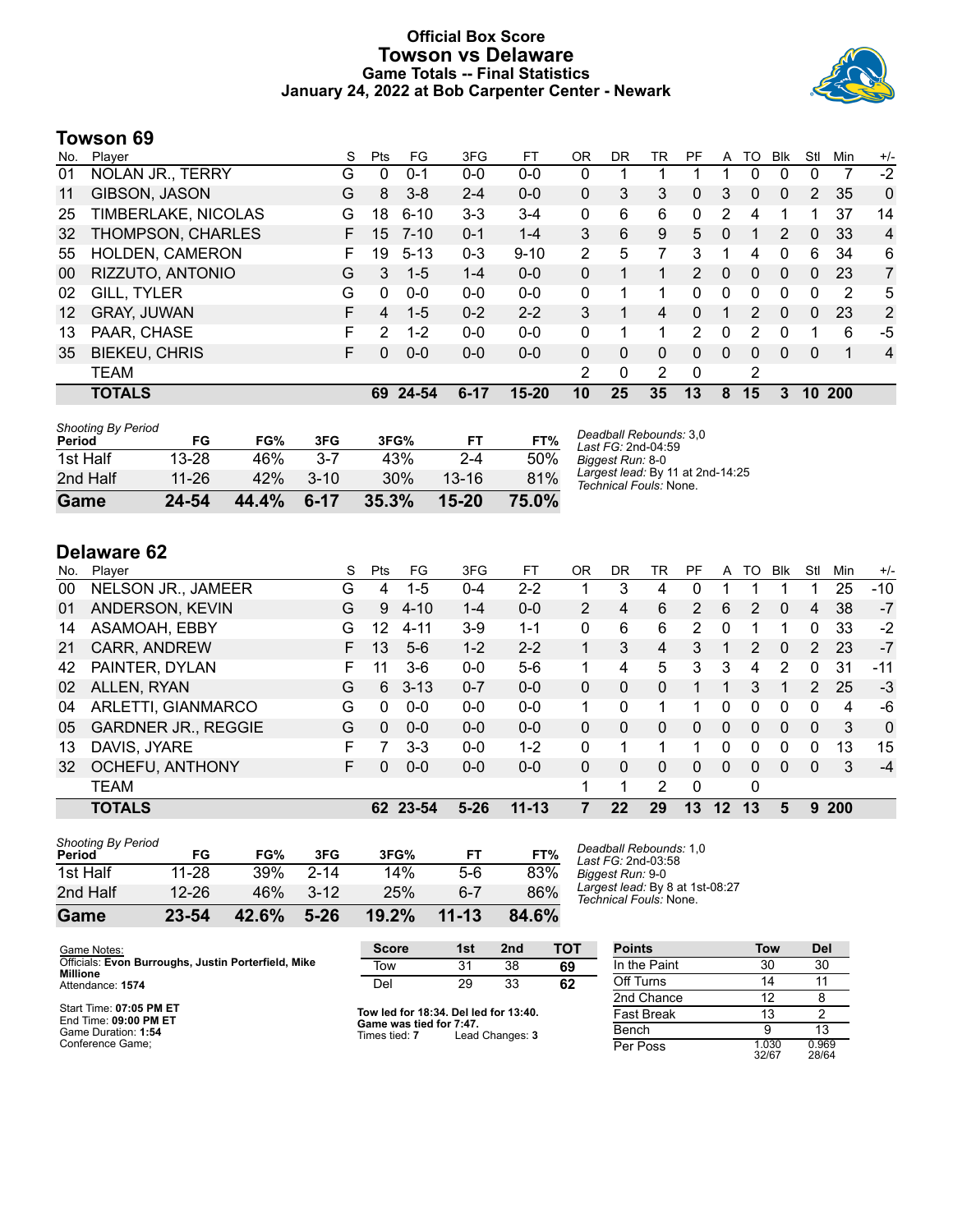#### **Official Box Score Towson vs Delaware First Half Statistics Only January 24, 2022 at Bob Carpenter Center - Newark**



# **Towson 31**

| No. | Player                 | S  | <b>Pts</b> | FG        | 3FG     | <b>FT</b> | <b>OR</b> | <b>DR</b> | <b>TR</b>    | PF | A        | TO       | <b>Blk</b>  | Stl          | Min            | $+/-$ |
|-----|------------------------|----|------------|-----------|---------|-----------|-----------|-----------|--------------|----|----------|----------|-------------|--------------|----------------|-------|
| 01  | NOLAN JR., TERRY       | G  | 0          | $0 - 1$   | $0-0$   | $0-0$     | 0         |           |              |    |          | 0        | 0           | 0            |                | $-2$  |
| 11  | GIBSON, JASON          | G  | 2          | $1 - 4$   | $0 - 1$ | $0 - 0$   | 0         |           |              | 0  |          | 0        | 0           | 0            | 16             | $-4$  |
| 25  | TIMBERLAKE, NICOLAS    | G  | 12         | $4-6$     | $2 - 2$ | $2 - 2$   | 0         | 3         | 3            | 0  |          |          | 1           | $\mathbf{0}$ | 19             | 4     |
| 32  | THOMPSON, CHARLES      | F. | 8          | $4 - 5$   | $0 - 0$ | $0 - 2$   | 2         | 3         | 5            |    | 0        | $\Omega$ |             | 0            | 17             | 0     |
| 55  | <b>HOLDEN, CAMERON</b> | F. | 6          | $3 - 7$   | $0 - 1$ | $0 - 0$   |           | 3         | 4            | 1  | 0        | 3        | 0           | 4            | 16             | 4     |
| 00  | RIZZUTO, ANTONIO       | G  | 3          | $1 - 3$   | $1 - 2$ | $0 - 0$   | $\Omega$  | 1         |              |    | $\Omega$ | $\Omega$ | 0           | $\Omega$     | 13             | 2     |
| 02  | <b>GILL, TYLER</b>     | G  | 0          | $0 - 0$   | $0 - 0$ | $0 - 0$   | 0         | 1         |              | 0  | 0        | 0        | $\Omega$    | 0            | $\overline{2}$ | 5     |
| 12  | <b>GRAY, JUWAN</b>     | F. | $\Omega$   | $0 - 2$   | $0 - 1$ | $0 - 0$   | 0         | 0         | $\Omega$     | 0  | 0        |          | $\Omega$    | $\mathbf{0}$ | 8              | -1    |
| 13  | PAAR, CHASE            |    | 0          | $0 - 0$   | $0 - 0$ | $0 - 0$   | 0         | $\Omega$  | 0            | 2  | 0        |          | 0           | 0            | 1              | -4    |
| 35  | <b>BIEKEU, CHRIS</b>   | F. | 0          | $0 - 0$   | $0 - 0$ | $0 - 0$   | 0         | 0         | $\mathbf{0}$ | 0  | 0        | $\Omega$ | $\Omega$    | 0            | 1              | 6     |
|     | <b>TEAM</b>            |    |            |           |         |           | 1         | 0         |              | 0  |          | 0        |             |              |                |       |
|     | <b>TOTALS</b>          |    | 31         | $13 - 28$ | $3 - 7$ | $2 - 4$   | 4         | 13        | 17           | 6  | 3        | 6        | $\mathbf 2$ | 4            | 100            |       |
|     |                        |    |            |           |         |           |           |           |              |    |          |          |             |              |                |       |

| <b>Shooting By Period</b><br>Period | FG        | FG%   | 3FG      | 3FG%  | F1        | FT%   | Deadball Rebounds: 3,0<br>Last FG Half: Tow 2nd-04:59 |
|-------------------------------------|-----------|-------|----------|-------|-----------|-------|-------------------------------------------------------|
| 1st Half                            | $13 - 28$ | 46%   | 3-7      | 43%   | $2 - 4$   | 50%   |                                                       |
| Game                                | 24-54     | 44.4% | $6 - 17$ | 35.3% | $15 - 20$ | 75.0% |                                                       |

# **Delaware 29**

| No. | Player                     | S | <b>Pts</b>    | FG        | 3FG      | <b>FT</b> | <b>OR</b> | <b>DR</b> | TR             | PF       | A | TO           | <b>Blk</b> | Stl      | Min | $+/-$    |
|-----|----------------------------|---|---------------|-----------|----------|-----------|-----------|-----------|----------------|----------|---|--------------|------------|----------|-----|----------|
| 00  | NELSON JR., JAMEER         | G | 2             | $0 - 4$   | $0 - 4$  | $2 - 2$   |           | 2         | 3              |          | 0 | 0            |            |          | 12  | $-2$     |
| 01  | ANDERSON, KEVIN            | G | $\mathcal{P}$ | $1 - 4$   | $0 - 2$  | $0 - 0$   |           | 3         | 4              | 0        | 3 |              | 0          | 3        | 18  | $-2$     |
| 14  | ASAMOAH, EBBY              | G | 3             | 1-3       | 1-3      | $0 - 0$   | 0         | 3         | 3              | 0        | 0 | 0            |            | 0        | 15  | 4        |
| 21  | CARR, ANDREW               | F |               | $3-4$     | $1 - 2$  | $0 - 0$   | 0         | 0         | 0              | 2        | 0 | 0            | 0          | 0        | 7   | $-4$     |
| 42  | PAINTER, DYLAN             | F | 8             | $3 - 5$   | $0 - 0$  | $2 - 2$   | 1         | 1         | $\overline{2}$ | 0        | 2 | 2            |            | 0        | 17  | 2        |
| 02  | ALLEN, RYAN                | G | 0             | $0 - 5$   | $0 - 3$  | $0 - 0$   | 0         | 0         | 0              | 0        |   | 2            | 0          |          | 13  | $-4$     |
| 04  | ARLETTI, GIANMARCO         | G | 0             | $0 - 0$   | $0 - 0$  | $0 - 0$   |           | $\Omega$  |                |          | 0 | 0            | 0          | $\Omega$ | 4   | -6       |
| 05  | <b>GARDNER JR., REGGIE</b> | G | 0             | $0 - 0$   | $0 - 0$  | $0 - 0$   | 0         | 0         | 0              | 0        | 0 | 0            | 0          | $\Omega$ | 3   | $\Omega$ |
| 13  | DAVIS, JYARE               | F |               | $3 - 3$   | $0 - 0$  | $1 - 2$   | $\Omega$  |           |                | 0        | 0 | 0            | 0          | 0        | 8   | 6        |
| 32  | OCHEFU, ANTHONY            | F | 0             | $0 - 0$   | $0 - 0$  | $0 - 0$   | 0         | 0         | 0              | 0        | 0 | 0            | 0          | 0        | 3   | $-4$     |
|     | <b>TEAM</b>                |   |               |           |          |           | 1         | 1         | 2              | $\Omega$ |   | $\mathbf{0}$ |            |          |     |          |
|     | <b>TOTALS</b>              |   | 29            | $11 - 28$ | $2 - 14$ | $5-6$     | 5         | 11        | 16             | 3        | 6 | 5            | 3          | 5        | 100 |          |

| <b>Shooting By Period</b><br>Period | FG        | FG%   | 3FG      | 3FG%  | FT.       | FT%   |
|-------------------------------------|-----------|-------|----------|-------|-----------|-------|
| 1st Half                            | $11 - 28$ | 39%   | $2 - 14$ | 14%   | 5-6       | 83%   |
| Game                                | $23 - 54$ | 42.6% | $5 - 26$ | 19.2% | $11 - 13$ | 84.6% |

*Deadball Rebounds:* 1,0 *Last FG Half:* Del 2nd-03:58

| Game Notes:                                         | <b>Score</b> | 1st | 2 <sub>nd</sub> | тот | <b>Points (This Period)</b> | Tow            | <b>Del</b>     |
|-----------------------------------------------------|--------------|-----|-----------------|-----|-----------------------------|----------------|----------------|
| Officials: Evon Burroughs, Justin Porterfield, Mike | Tow          | 31  | 38              | 69  | In the Paint                |                | 18             |
| Millione<br>Attendance: 1574                        | Del          | 29  | 33              | 62  | Off Turns                   |                |                |
|                                                     |              |     |                 |     | 2nd Chance                  |                |                |
| Start Time: 07:05 PM ET<br>End Time: 09:00 PM ET    |              |     |                 |     | <b>Fast Break</b>           |                |                |
| Game Duration: 1:54                                 |              |     |                 |     | Bench                       |                |                |
| Conference Game;                                    |              |     |                 |     | Per Poss                    | 0.969<br>14/32 | 0.967<br>14/30 |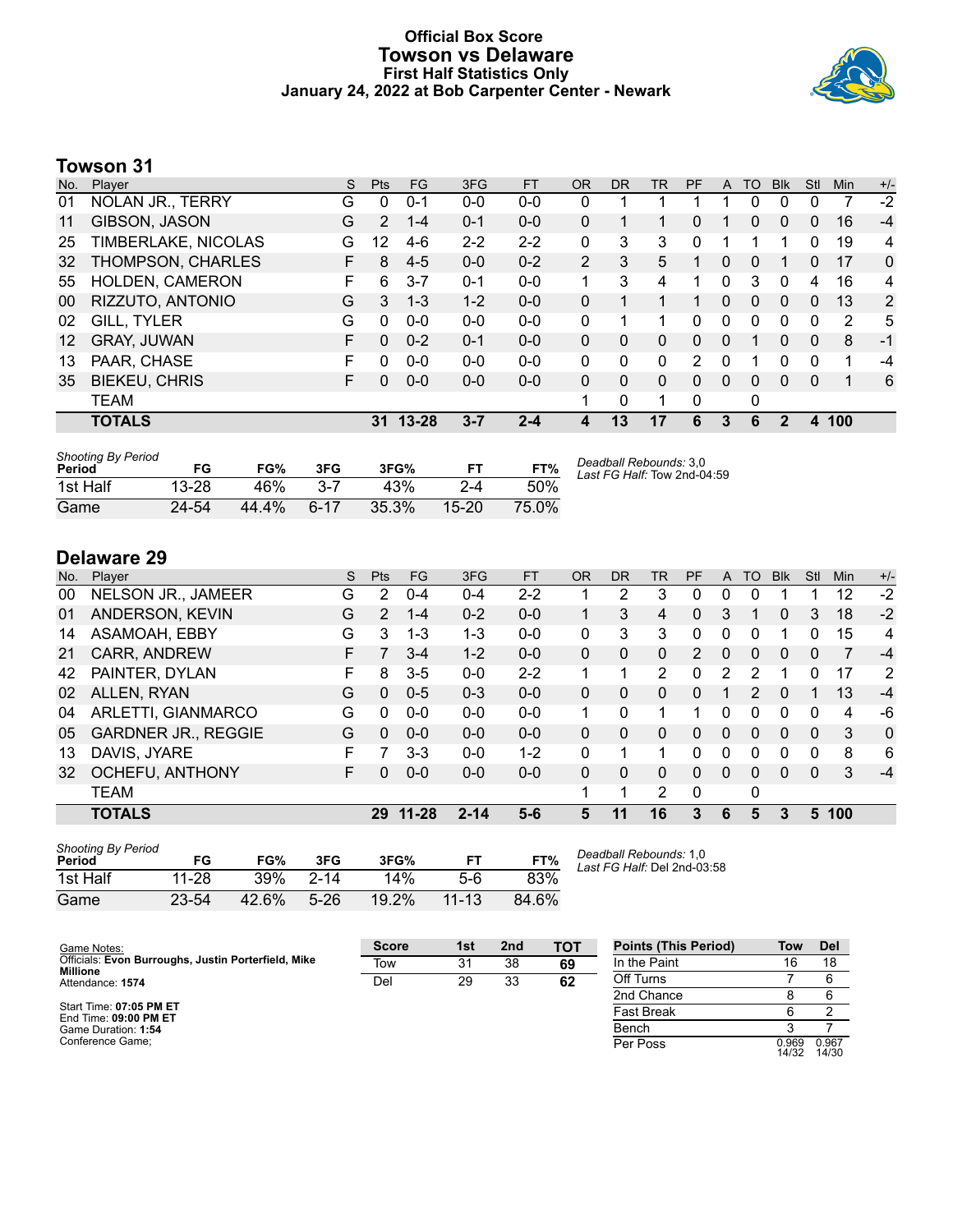### **Official Play-By-Play Towson vs Delaware First Half January 24, 2022 at Bob Carpenter Center - Newark**



#### **Period 1**

<mark>Startersː</mark><br>Towson: 1 NOLAN JR.,TERRY (G); 11 GIBSON,JASON (G); 25 TIMBERLAKE,NICOLAS (G); 32 THOMPSON,CHARLES (F); 55 HOLDEN,CAMERON (F);<br>**Delaware**: 0 NELSON JR.,JAMEER (G); 1 ANDERSON,KEVIN (G); 14 ASAMOAH,EBBY (G); 21

| Time           | <b>VISITORS: Towson</b>                    | <b>Score</b> | <b>Margin</b>  | <b>HOME: Delaware</b>               |
|----------------|--------------------------------------------|--------------|----------------|-------------------------------------|
| 19:36          | MISSED JUMPER by TIMBERLAKE, NICOLAS       |              |                |                                     |
| 19:34          |                                            |              |                | REBOUND (DEF) by ANDERSON, KEVIN    |
| 19:12          |                                            |              |                | TURNOVER (TRAVEL) by PAINTER, DYLAN |
| 18:16          |                                            | $2 - 0$      | H <sub>2</sub> | GOOD! LAYUP by CARR, ANDREW [PNT]   |
| 18:16          | MISSED JUMPER by GIBSON, JASON             |              |                |                                     |
| 18:16          |                                            |              |                | BLOCK by NELSON JR., JAMEER         |
| 18:16          |                                            |              |                | REBOUND (DEF) by NELSON JR., JAMEER |
| 18:10          | TURNOVER (LOSTBALL) by HOLDEN, CAMERON     |              |                |                                     |
| 18:10          |                                            |              |                | STEAL by ANDERSON, KEVIN            |
| 18:02          |                                            | $4-0$        | H4             | GOOD! DUNK by CARR, ANDREW [FB]     |
| 18:02          |                                            |              |                | ASSIST by ANDERSON, KEVIN           |
| 18:00          | <b>TIMEOUT 30SEC</b>                       |              |                |                                     |
| 17:36          | MISSED 3PTR by GIBSON, JASON               |              |                |                                     |
| 17:33          |                                            |              |                | REBOUND (DEF) by ASAMOAH, EBBY      |
| 17:26<br>17:23 |                                            |              |                | MISSED 3PTR by CARR, ANDREW         |
| 17:20          | REBOUND (DEF) by TIMBERLAKE, NICOLAS       |              |                |                                     |
| 17:20          | GOOD! FT by TIMBERLAKE, NICOLAS [FB]       | $4 - 1$      | $H_3$          | FOUL (PERSONAL) by CARR, ANDREW     |
| 17:20          | SUB OUT: GIBSON, JASON                     |              |                |                                     |
| 17:20          | SUB IN: RIZZUTO, ANTONIO                   |              |                |                                     |
| 17:20          | GOOD! FT by TIMBERLAKE, NICOLAS [FB]       | $4 - 2$      | H <sub>2</sub> |                                     |
| 17:06          |                                            |              |                | MISSED 3PTR by ASAMOAH, EBBY        |
| 17:04          | REBOUND (DEF) by NOLAN JR., TERRY          |              |                |                                     |
| 16:49          | MISSED 3PTR by RIZZUTO, ANTONIO            |              |                |                                     |
| 16:45          |                                            |              |                | REBOUND (DEF) by NELSON JR., JAMEER |
| 16:42          | FOUL (PERSONAL) by NOLAN JR., TERRY        |              |                |                                     |
| 16:34          |                                            |              |                | MISSED LAYUP by PAINTER, DYLAN      |
| 16:31          | REBOUND (DEF) by THOMPSON, CHARLES         |              |                |                                     |
| 16:21          | MISSED JUMPER by TIMBERLAKE, NICOLAS       |              |                |                                     |
| 16:19          |                                            |              |                | REBOUND (DEF) by ASAMOAH, EBBY      |
| 16:02          |                                            | $7 - 2$      | H <sub>5</sub> | GOOD! 3PTR by CARR, ANDREW          |
| 16:02          |                                            |              |                | ASSIST by ANDERSON, KEVIN           |
| 15:42          | GOOD! 3PTR by TIMBERLAKE, NICOLAS          | $7 - 5$      | H <sub>2</sub> |                                     |
| 15:42          | ASSIST by NOLAN JR., TERRY                 |              |                |                                     |
| 15:23          |                                            |              |                | MISSED 3PTR by ANDERSON, KEVIN      |
| 15:19          | REBOUND (DEF) by HOLDEN, CAMERON           |              |                |                                     |
| 15:17          | MISSED JUMPER by HOLDEN, CAMERON           |              |                |                                     |
| 15:16          | REBOUND (OFF) by TEAM                      |              |                |                                     |
| 15:11          |                                            |              |                | FOUL (PERSONAL) by CARR, ANDREW     |
| 15:11          |                                            |              |                |                                     |
| 15:04          | MISSED JUMPER by GRAY, JUWAN               |              |                |                                     |
| 15:01          |                                            |              |                | REBOUND (DEF) by PAINTER, DYLAN     |
| 15:01          | FOUL (PERSONAL) by PAAR, CHASE             |              |                |                                     |
| 14:55          |                                            |              |                | SUB OUT: NELSON JR., JAMEER         |
| 14:55          |                                            |              |                | SUB OUT: CARR, ANDREW               |
| 14:55          |                                            |              |                | SUB IN: ALLEN, RYAN                 |
| 14:55          |                                            |              |                | SUB IN: DAVIS, JYARE                |
| 14:55          | SUB OUT: NOLAN JR., TERRY                  |              |                |                                     |
| 14:55          | SUB OUT: TIMBERLAKE, NICOLAS               |              |                |                                     |
| 14:55          | SUB OUT: THOMPSON, CHARLES                 |              |                |                                     |
| 14:55          | SUB IN: GIBSON, JASON                      |              |                |                                     |
| 14:55<br>14:55 | SUB IN: GRAY, JUWAN<br>SUB IN: PAAR, CHASE |              |                |                                     |
| 14:42          |                                            | $9-5$        | H4             | GOOD! JUMPER by DAVIS, JYARE [PNT]  |
| 14:42          |                                            |              |                | ASSIST by ALLEN, RYAN               |
| 14:22          | TURNOVER (LOSTBALL) by PAAR, CHASE         |              |                |                                     |
| 14:22          |                                            |              |                | STEAL by ALLEN, RYAN                |
| 14:17          |                                            |              |                | TURNOVER (LOSTBALL) by ALLEN, RYAN  |
| 14:17          | STEAL by HOLDEN, CAMERON                   |              |                |                                     |
| 14:00          | TURNOVER (TRAVEL) by GRAY, JUWAN           |              |                |                                     |
| 14:00          | SUB OUT: HOLDEN, CAMERON                   |              |                |                                     |
| 14:00          | SUB OUT: PAAR, CHASE                       |              |                |                                     |
| 14:00          | SUB IN: TIMBERLAKE, NICOLAS                |              |                |                                     |
| 14:00          | SUB IN: THOMPSON, CHARLES                  |              |                |                                     |
| 13:45          |                                            | $11 - 5$     | H <sub>6</sub> | GOOD! DUNK by PAINTER, DYLAN [PNT]  |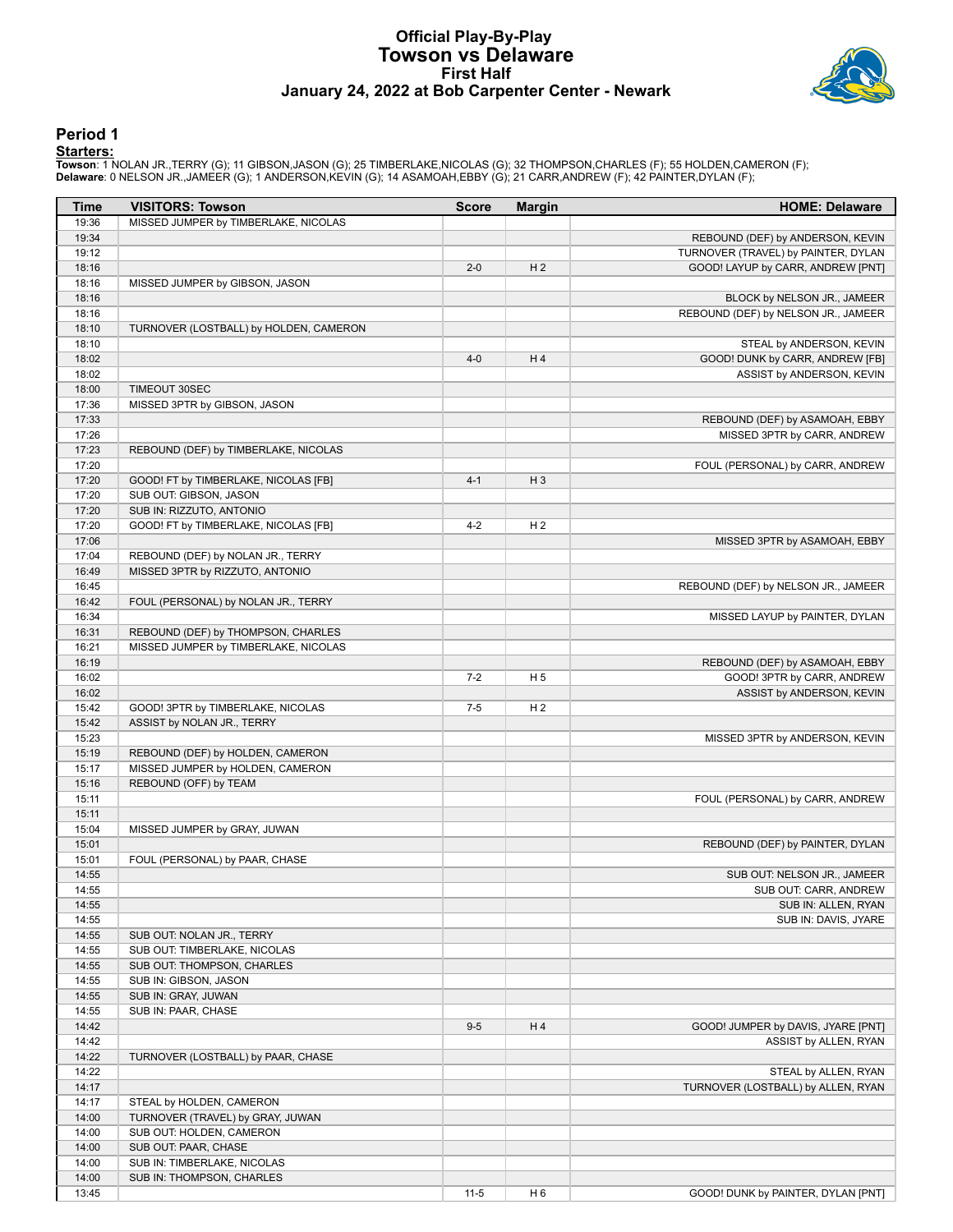| <b>Time</b>    | <b>VISITORS: Towson</b>                                       | <b>Score</b> | <b>Margin</b>  | <b>HOME: Delaware</b>                  |
|----------------|---------------------------------------------------------------|--------------|----------------|----------------------------------------|
| 13:45          |                                                               |              |                | ASSIST by ANDERSON, KEVIN              |
| 13:12          | MISSED JUMPER by RIZZUTO, ANTONIO                             |              |                |                                        |
| 13:12          |                                                               |              |                | BLOCK by ASAMOAH, EBBY                 |
| 13:08          |                                                               |              |                | REBOUND (DEF) by ASAMOAH, EBBY         |
| 12:54          |                                                               | $13 - 5$     | H 8            | GOOD! LAYUP by PAINTER, DYLAN [PNT]    |
| 12:37          | GOOD! JUMPER by GIBSON, JASON [PNT]                           | $13 - 7$     | H <sub>6</sub> |                                        |
| 12:12          |                                                               |              |                | MISSED 3PTR by ASAMOAH, EBBY           |
| 12:10          |                                                               |              |                | REBOUND (OFF) by TEAM                  |
| 12:10          |                                                               |              |                | SUB OUT: ANDERSON, KEVIN               |
| 12:10          |                                                               |              |                | SUB OUT: ASAMOAH, EBBY                 |
| 12:10<br>12:10 |                                                               |              |                | SUB IN: NELSON JR., JAMEER             |
| 12:09          | SUB OUT: RIZZUTO, ANTONIO                                     |              |                | SUB IN: GARDNER JR., REGGIE            |
| 12:09          | SUB OUT: GRAY, JUWAN                                          |              |                |                                        |
| 12:09          | SUB IN: NOLAN JR., TERRY                                      |              |                |                                        |
| 12:09          | SUB IN: HOLDEN, CAMERON                                       |              |                |                                        |
| 11:54          |                                                               | $15 - 7$     | H 8            | GOOD! DUNK by DAVIS, JYARE [PNT]       |
| 11:43          | MISSED LAYUP by THOMPSON, CHARLES                             |              |                |                                        |
| 11:39          | REBOUND (OFF) by HOLDEN, CAMERON                              |              |                |                                        |
| 11:39          | GOOD! LAYUP by HOLDEN, CAMERON                                | $15-9$       | H <sub>6</sub> |                                        |
| 11:28          |                                                               |              |                | TURNOVER (LOSTBALL) by PAINTER, DYLAN  |
| 11:28          | STEAL by HOLDEN, CAMERON                                      |              |                |                                        |
| 11:18          | MISSED JUMPER by NOLAN JR., TERRY                             |              |                |                                        |
| 11:13          | REBOUND (OFF) by THOMPSON, CHARLES                            |              |                |                                        |
| 11:13          | GOOD! LAYUP by THOMPSON, CHARLES                              | $15 - 11$    | H4             |                                        |
| 10:53          |                                                               |              |                | MISSED 3PTR by ALLEN, RYAN             |
| 10:50          |                                                               |              |                | REBOUND (OFF) by PAINTER, DYLAN        |
| 10:45          |                                                               | $17 - 11$    | H <sub>6</sub> | GOOD! JUMPER by DAVIS, JYARE [PNT]     |
| 10:45<br>10:17 | MISSED 3PTR by HOLDEN, CAMERON                                |              |                | ASSIST by PAINTER, DYLAN               |
| 10:16          |                                                               |              |                |                                        |
| 10:16          |                                                               |              |                | SUB OUT: DAVIS, JYARE                  |
| 10:16          |                                                               |              |                | SUB OUT: PAINTER, DYLAN                |
| 10:16          |                                                               |              |                | SUB IN: ANDERSON, KEVIN                |
| 10:16          |                                                               |              |                | SUB IN: OCHEFU, ANTHONY                |
| 10:16          | SUB OUT: GIBSON, JASON                                        |              |                |                                        |
| 10:16          | SUB IN: RIZZUTO, ANTONIO                                      |              |                |                                        |
| 10:16          | SUB OUT: NOLAN JR., TERRY                                     |              |                |                                        |
| 10:16          | SUB IN: GIBSON, JASON                                         |              |                |                                        |
| 10:14          |                                                               |              |                | REBOUND (DEF) by TEAM                  |
| 09:48          |                                                               |              |                | MISSED 3PTR by NELSON JR., JAMEER      |
| 09:45          | REBOUND (DEF) by GIBSON, JASON                                |              |                |                                        |
| 09:35          | GOOD! JUMPER by THOMPSON, CHARLES [PNT]                       | $17 - 13$    | H4             |                                        |
| 09:07          |                                                               | 19-13        | H <sub>6</sub> | GOOD! JUMPER by ANDERSON, KEVIN [PNT]  |
| 08:45          | TURNOVER (BADPASS) by HOLDEN, CAMERON                         |              |                |                                        |
| 08:45          |                                                               |              |                | STEAL by ANDERSON, KEVIN               |
| 08:42<br>08:42 |                                                               |              |                | SUB OUT: GARDNER JR., REGGIE           |
| 08:42          | SUB OUT: THOMPSON, CHARLES                                    |              |                | SUB IN: ASAMOAH, EBBY                  |
| 08:42          | SUB IN: PAAR, CHASE                                           |              |                |                                        |
| 08:29          |                                                               |              |                | MISSED JUMPER by ALLEN, RYAN           |
| 08:28          |                                                               |              |                | REBOUND (OFF) by NELSON JR., JAMEER    |
| 08:28          | FOUL (PERSONAL) by PAAR, CHASE                                |              |                |                                        |
| 08:27          |                                                               | $20-13$      | H 7            | GOOD! FT by NELSON JR., JAMEER         |
| 08:27          |                                                               | $21 - 13$    | H 8            | GOOD! FT by NELSON JR., JAMEER         |
| 08:23          | SUB OUT: PAAR, CHASE                                          |              |                |                                        |
| 08:23          | SUB IN: BIEKEU, CHRIS                                         |              |                |                                        |
| 08:12          | TURNOVER (LOSTBALL) by HOLDEN, CAMERON                        |              |                |                                        |
| 08:12          |                                                               |              |                | STEAL by NELSON JR., JAMEER            |
| 08:05          |                                                               |              |                | MISSED 3PTR by NELSON JR., JAMEER      |
| 08:01          |                                                               |              |                | REBOUND (OFF) by ANDERSON, KEVIN       |
| 07:58          |                                                               |              |                | MISSED 3PTR by ALLEN, RYAN             |
| 07:58          | REBOUND (DEF) by TIMBERLAKE, NICOLAS                          |              |                |                                        |
| 07:48          | GOOD! 3PTR by RIZZUTO, ANTONIO                                | $21 - 16$    | H <sub>5</sub> |                                        |
| 07:48          | ASSIST by TIMBERLAKE, NICOLAS                                 |              |                |                                        |
| 07:31          |                                                               |              |                | TURNOVER (LOSTBALL) by ANDERSON, KEVIN |
| 07:31<br>07:21 | STEAL by HOLDEN, CAMERON<br>GOOD! 3PTR by TIMBERLAKE, NICOLAS | $21-19$      | H <sub>2</sub> |                                        |
|                |                                                               |              |                |                                        |
| 07:12<br>07:12 |                                                               |              |                | SUB OUT: ALLEN, RYAN                   |
| 07:12          |                                                               |              |                | SUB OUT: OCHEFU, ANTHONY               |
| 07:12          |                                                               |              |                | SUB IN: ARLETTI, GIANMARCO             |
| 07:12          |                                                               |              |                | SUB IN: PAINTER, DYLAN                 |
| 07:12          | SUB OUT: BIEKEU, CHRIS                                        |              |                |                                        |
| 07:12          | SUB OUT: HOLDEN, CAMERON                                      |              |                |                                        |
| 07:12          | SUB IN: GRAY, JUWAN                                           |              |                |                                        |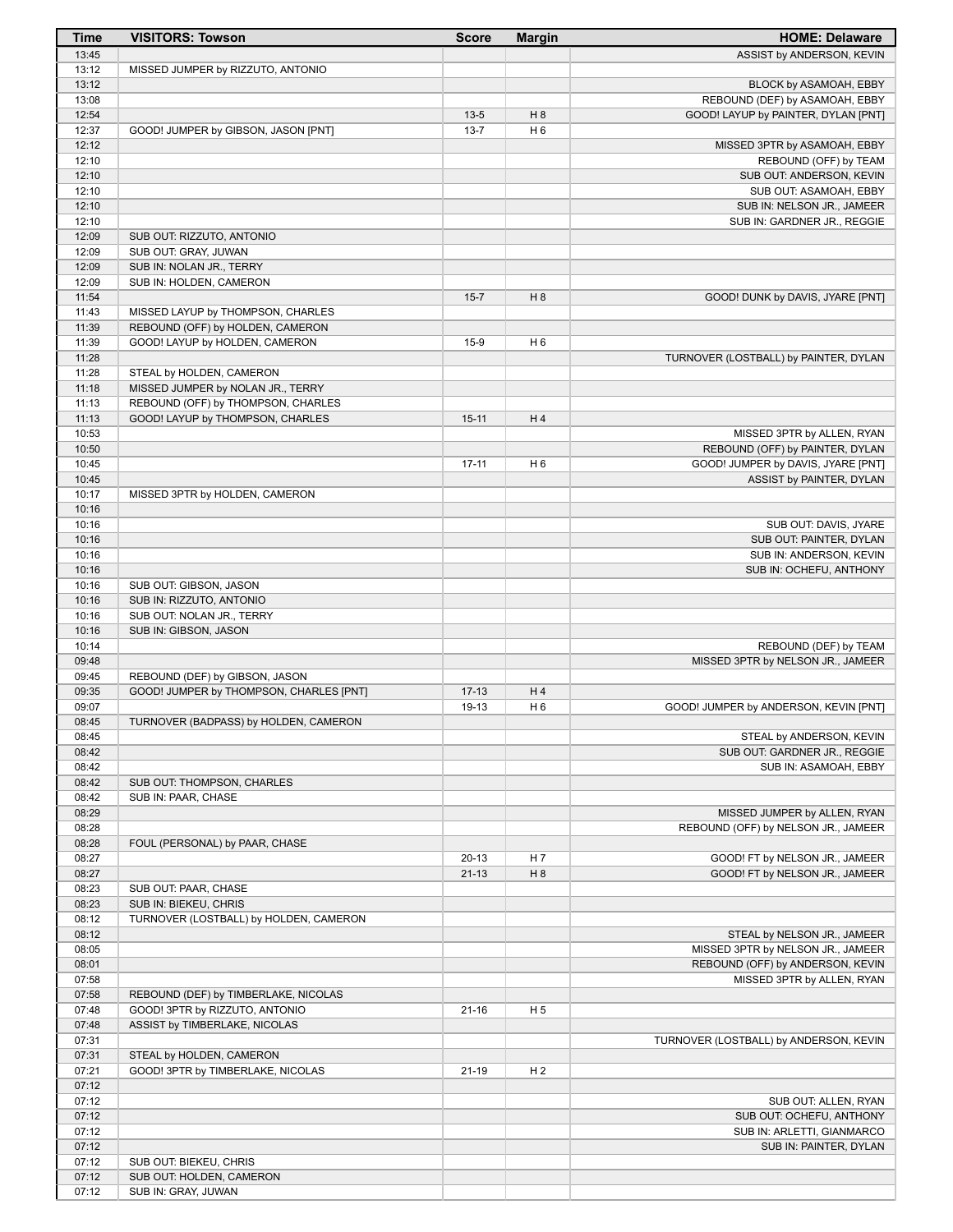| Time           | <b>VISITORS: Towson</b>                                             | <b>Score</b> | <b>Margin</b>  | <b>HOME: Delaware</b>                 |
|----------------|---------------------------------------------------------------------|--------------|----------------|---------------------------------------|
| 07:12          | SUB IN: THOMPSON, CHARLES                                           |              |                |                                       |
| 06:56          |                                                                     |              |                | MISSED 3PTR by ANDERSON, KEVIN        |
| 06:54          | REBOUND (DEF) by TIMBERLAKE, NICOLAS                                |              |                |                                       |
| 06:49          | GOOD! LAYUP by TIMBERLAKE, NICOLAS [FB]                             | $21 - 21$    | T              |                                       |
| 06:25          |                                                                     |              |                | MISSED LAYUP by PAINTER, DYLAN        |
| 06:25          | BLOCK by THOMPSON, CHARLES                                          |              |                |                                       |
| 06:19          |                                                                     |              |                | REBOUND (OFF) by ARLETTI, GIANMARCO   |
| 06:17          |                                                                     |              |                | MISSED 3PTR by NELSON JR., JAMEER     |
| 06:13          | REBOUND (DEF) by THOMPSON, CHARLES                                  |              |                |                                       |
| 06:04          | TURNOVER (BADPASS) by TIMBERLAKE, NICOLAS                           |              |                |                                       |
| 06:04<br>05:50 |                                                                     |              |                | STEAL by ANDERSON, KEVIN              |
| 05:46          |                                                                     |              |                | MISSED 3PTR by NELSON JR., JAMEER     |
| 05:30          | REBOUND (DEF) by THOMPSON, CHARLES<br>MISSED LAYUP by GIBSON, JASON |              |                |                                       |
| 05:27          |                                                                     |              |                | REBOUND (DEF) by ANDERSON, KEVIN      |
| 05:19          |                                                                     | 23-21        | H <sub>2</sub> | GOOD! JUMPER by PAINTER, DYLAN [PNT]  |
| 04:51          |                                                                     |              |                | FOUL (PERSONAL) by ARLETTI, GIANMARCO |
| 04:51          |                                                                     |              |                | SUB OUT: NELSON JR., JAMEER           |
| 04:51          |                                                                     |              |                | SUB OUT: ASAMOAH, EBBY                |
| 04:51          |                                                                     |              |                | SUB IN: ALLEN, RYAN                   |
| 04:51          |                                                                     |              |                | SUB IN: CARR, ANDREW                  |
| 04:51          | MISSED FT by THOMPSON, CHARLES                                      |              |                |                                       |
| 04:51          | MISSED FT by THOMPSON, CHARLES                                      |              |                |                                       |
| 04:51          | REBOUND (OFF) by TEAM                                               |              |                |                                       |
| 04:51          | REBOUND (OFF) by TEAM                                               |              |                |                                       |
| 04:44          | SUB OUT: RIZZUTO, ANTONIO                                           |              |                |                                       |
| 04:44          | SUB OUT: GIBSON, JASON                                              |              |                |                                       |
| 04:44          | SUB IN: GILL, TYLER                                                 |              |                |                                       |
| 04:44          | SUB IN: HOLDEN, CAMERON                                             |              |                |                                       |
| 04:26          | GOOD! JUMPER by TIMBERLAKE, NICOLAS                                 | 23-23        | T              |                                       |
| 04:00          |                                                                     |              |                | MISSED JUMPER by ALLEN, RYAN          |
| 03:57          | REBOUND (DEF) by GILL, TYLER                                        |              |                |                                       |
| 03:39          | MISSED LAYUP by HOLDEN, CAMERON                                     |              |                |                                       |
| 03:31          | REBOUND (OFF) by THOMPSON, CHARLES                                  |              |                |                                       |
| 03:31<br>03:10 | GOOD! LAYUP by THOMPSON, CHARLES                                    | 23-25        | V <sub>2</sub> |                                       |
| 03:10          | STEAL by HOLDEN, CAMERON                                            |              |                | TURNOVER (LOSTBALL) by ALLEN, RYAN    |
| 02:52          | GOOD! JUMPER by THOMPSON, CHARLES [PNT]                             | 23-27        | V <sub>4</sub> |                                       |
| 02:52          |                                                                     |              |                | <b>TIMEOUT TEAM</b>                   |
| 02:52          |                                                                     |              |                | SUB OUT: ARLETTI, GIANMARCO           |
| 02:52          |                                                                     |              |                | SUB OUT: CARR, ANDREW                 |
| 02:52          |                                                                     |              |                | SUB IN: DAVIS, JYARE                  |
| 02:52          |                                                                     |              |                | SUB IN: ASAMOAH, EBBY                 |
| 02:32          | FOUL (PERSONAL) by THOMPSON, CHARLES                                |              |                |                                       |
| 02:32          |                                                                     | 24-27        | $V_3$          | GOOD! FT by PAINTER, DYLAN            |
| 02:32          | SUB OUT: GILL, TYLER                                                |              |                |                                       |
| 02:32          | SUB IN: GIBSON, JASON                                               |              |                |                                       |
| 02:32          |                                                                     | 25-27        | V <sub>2</sub> | GOOD! FT by PAINTER, DYLAN            |
| 02:02          | MISSED 3PTR by GRAY, JUWAN                                          |              |                |                                       |
| 01:59          |                                                                     |              |                | REBOUND (DEF) by DAVIS, JYARE         |
| 01:49          | FOUL (PERSONAL) by HOLDEN, CAMERON                                  |              |                |                                       |
| 01:49          |                                                                     | 26-27        | V <sub>1</sub> | GOOD! FT by DAVIS, JYARE              |
| 01:49          | SUB OUT: GRAY, JUWAN                                                |              |                |                                       |
| 01:49          | SUB IN: RIZZUTO, ANTONIO                                            |              |                |                                       |
| 01:49          |                                                                     |              |                | MISSED FT by DAVIS, JYARE             |
| 01:47          | REBOUND (DEF) by HOLDEN, CAMERON                                    |              |                |                                       |
| 01:35          | GOOD! JUMPER by HOLDEN, CAMERON                                     | 26-29        | $V_3$          |                                       |
| 01:16          |                                                                     | 29-29        | т              | GOOD! 3PTR by ASAMOAH, EBBY           |
| 01:16          |                                                                     |              |                | ASSIST by PAINTER, DYLAN              |
| 00:57          | MISSED LAYUP by HOLDEN, CAMERON                                     |              |                |                                       |
| 00:57          |                                                                     |              |                | BLOCK by PAINTER, DYLAN               |
| 00:52          |                                                                     |              |                | REBOUND (DEF) by ANDERSON, KEVIN      |
| 00:50          |                                                                     |              |                | MISSED LAYUP by ANDERSON, KEVIN       |
| 00:50          | BLOCK by TIMBERLAKE, NICOLAS<br>REBOUND (DEF) by RIZZUTO, ANTONIO   |              |                |                                       |
| 00:46<br>00:45 | GOOD! LAYUP by HOLDEN, CAMERON [FB]                                 | 29-31        | V <sub>2</sub> |                                       |
| 00:45          | ASSIST by GIBSON, JASON                                             |              |                |                                       |
| 00:23          | FOUL (PERSONAL) by RIZZUTO, ANTONIO                                 |              |                |                                       |
| 00:05          |                                                                     |              |                | MISSED 3PTR by ALLEN, RYAN            |
| 00:02          | REBOUND (DEF) by HOLDEN, CAMERON                                    |              |                |                                       |
|                |                                                                     |              |                |                                       |

**Towson 31, Delaware 29**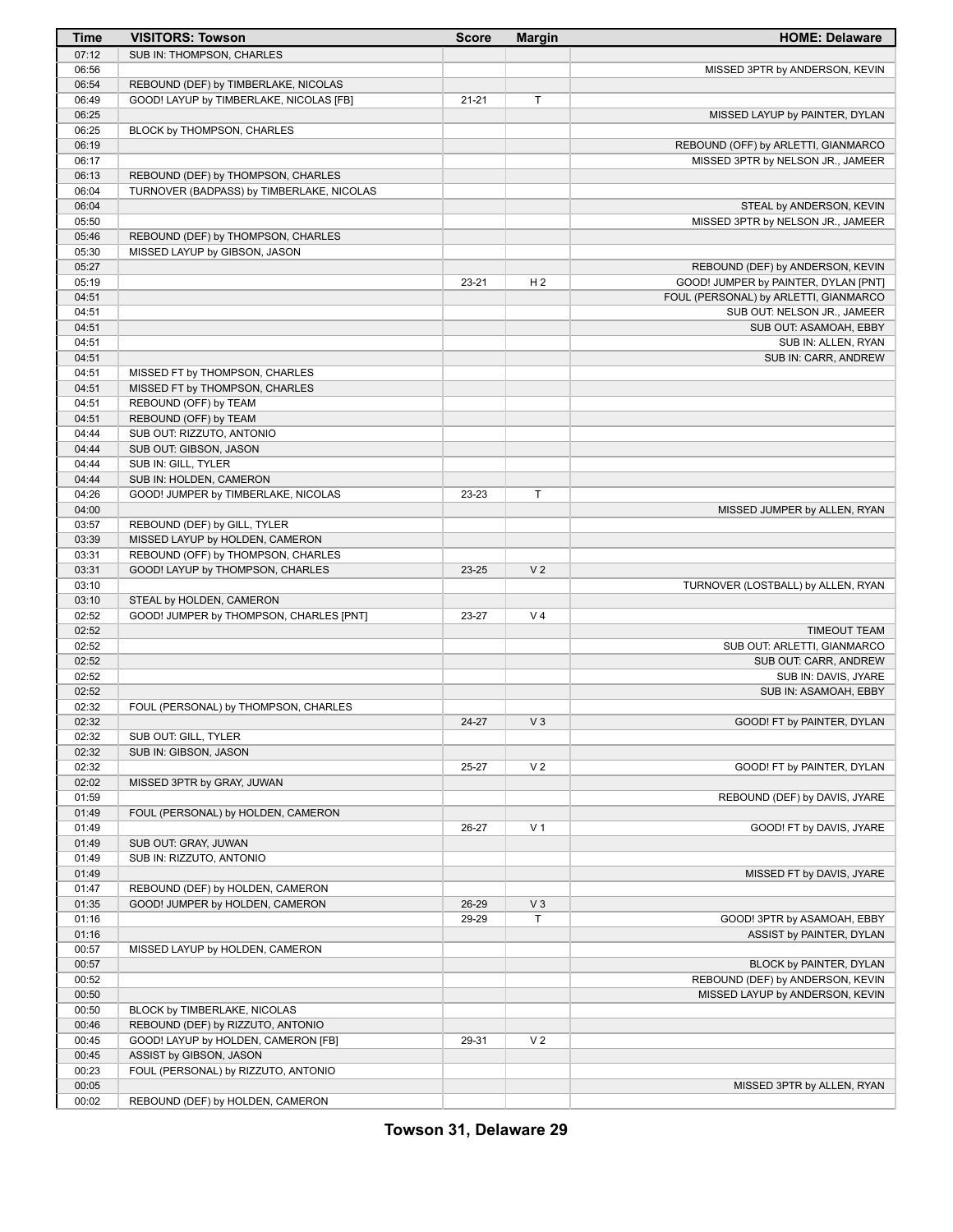| <b>Points (This Period)</b> | <b>Tow</b>     | Del            |
|-----------------------------|----------------|----------------|
| In the Paint                | 16             | 18             |
| Off Turns                   |                | 6              |
| 2nd Chance                  |                |                |
| Fast Break                  |                |                |
| Bench                       |                |                |
| Per Poss                    | 0.969<br>14/32 | 0.967<br>14/30 |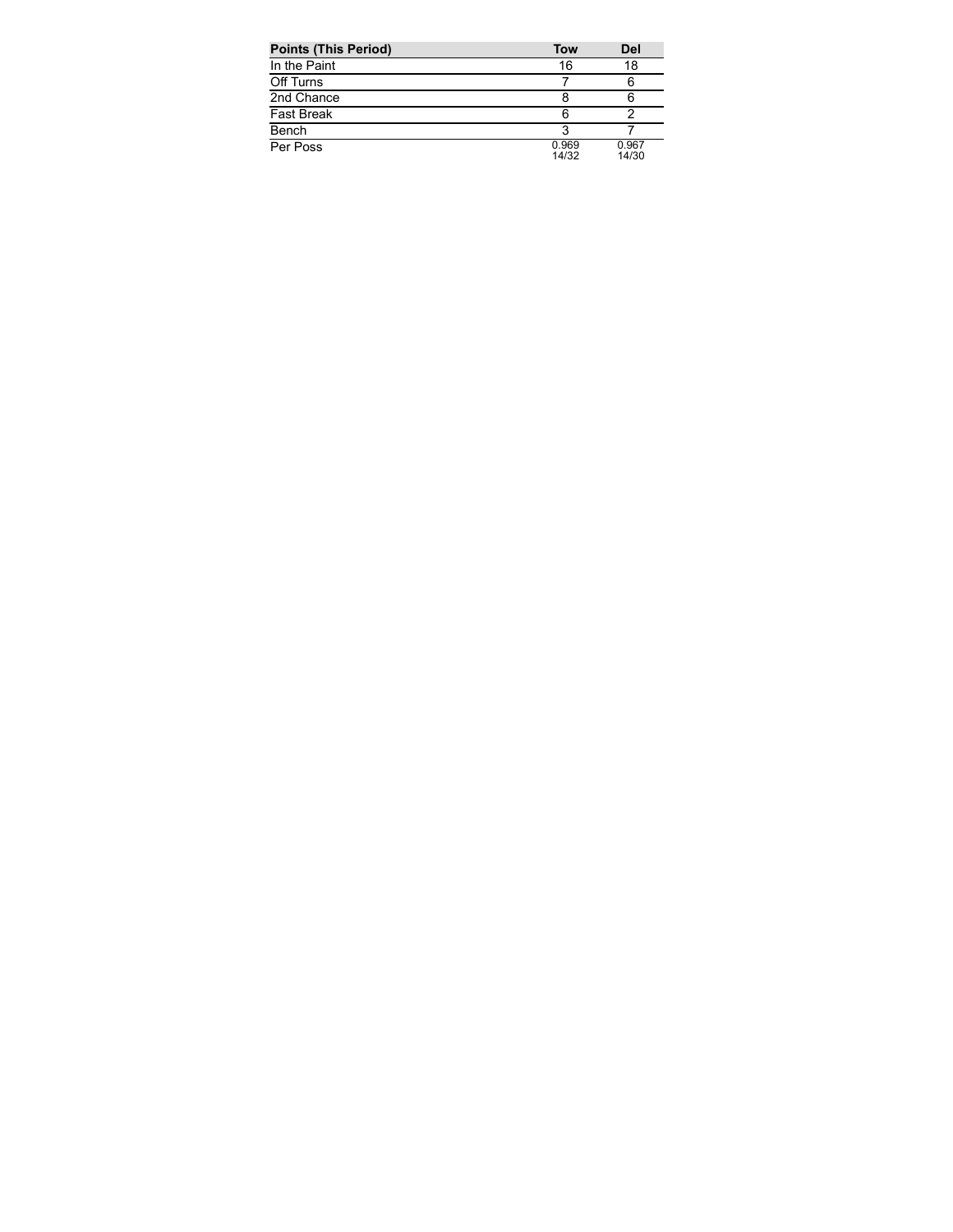### **Official Box Score Towson vs Delaware Second Half Statistics Only January 24, 2022 at Bob Carpenter Center - Newark**



# **Towson 38**

| No. | Plaver               | S  | <b>Pts</b>    | FG       | 3FG      | <b>FT</b> | <b>OR</b> | <b>DR</b> | TR             | <b>PF</b> | A        | TO. | <b>Blk</b>   | Stl           | Min | $+/-$          |
|-----|----------------------|----|---------------|----------|----------|-----------|-----------|-----------|----------------|-----------|----------|-----|--------------|---------------|-----|----------------|
| 01  | NOLAN JR., TERRY     | G  | 0             | $0-0$    | $0 - 0$  | $0-0$     | 0         | 0         | 0              | 0         | 0        | 0   | 0            | 0             | 0   | 5              |
| 11  | GIBSON, JASON        | G  | 6             | $2 - 4$  | $2 - 3$  | $0 - 0$   | 0         | 2         | $\overline{2}$ | $\Omega$  | 2        | 0   | 0            | $\mathcal{P}$ | 19  | 4              |
| 25  | TIMBERLAKE, NICOLAS  | G  | 6             | $2 - 4$  | $1 - 1$  | $1 - 2$   | 0         | 3         | 3              | 0         | 1        | 3   | $\mathbf{0}$ |               | 18  | 10             |
| 32  | THOMPSON, CHARLES    | F. | 7             | $3 - 5$  | $0 - 1$  | $1 - 2$   |           | 3         | 4              | 4         | $\Omega$ | 1   |              | $\Omega$      | 15  | 4              |
| 55  | HOLDEN, CAMERON      | F  | 13            | $2-6$    | $0 - 2$  | $9 - 10$  |           | 2         | 3              | 2         |          |     | 0            | 2             | 18  | $\overline{2}$ |
| 00  | RIZZUTO, ANTONIO     | G  | $\Omega$      | $0 - 2$  | $0 - 2$  | $0 - 0$   | 0         | 0         | 0              |           | 0        | 0   | $\mathbf{0}$ | 0             | 11  | 2              |
| 02  | GILL, TYLER          | G  | 0             | $0 - 0$  | $0 - 0$  | $0 - 0$   | 0         | 0         | 0              | 0         | 0        | 0   | 0            | 0             | 0   | $\mathbf{0}$   |
| 12  | <b>GRAY, JUWAN</b>   | F  | 4             | $1 - 3$  | $0 - 1$  | $2 - 2$   | 3         | 1         | 4              | $\Omega$  | 1        | 1   | $\Omega$     | $\Omega$      | 14  | 3              |
| 13  | PAAR, CHASE          | F  | $\mathcal{P}$ | $1 - 2$  | $0 - 0$  | $0 - 0$   | 0         | 1         |                | 0         | 0        |     | $\Omega$     |               | 5   | -3             |
| 35  | <b>BIEKEU, CHRIS</b> | F. | $\Omega$      | $0 - 0$  | $0 - 0$  | $0 - 0$   | 0         | 0         | 0              | $\Omega$  | $\Omega$ | 0   | $\Omega$     | $\Omega$      | 0   | $\mathbf{0}$   |
|     | <b>TEAM</b>          |    |               |          |          |           |           | 0         | 1              | 0         |          | 2   |              |               |     |                |
|     | <b>TOTALS</b>        |    |               | 38 11-26 | $3 - 10$ | $13 - 16$ | 6         | 12        | 18             |           | 5        | 9   |              | 6             | 100 |                |
|     |                      |    |               |          |          |           |           |           |                |           |          |     |              |               |     |                |

| <b>Shooting By Period</b><br>Period | FG        | FG%   | 3FG    | 3FG%  | FT.       | FT%         | Deadball Rebounds: 3,0<br>Last FG Half: Tow - |
|-------------------------------------|-----------|-------|--------|-------|-----------|-------------|-----------------------------------------------|
| 2nd Half                            | $11 - 26$ | 42%   | $3-10$ | 30%   | $13-16$   | 81%         |                                               |
| Game                                | 24-54     | 44.4% | $6-17$ | 35.3% | $15 - 20$ | <b>750%</b> |                                               |

# **Delaware 33**

| No. | Plaver                     | S  | <b>Pts</b> | FG        | 3FG      | <b>FT</b> | <b>OR</b>      | <b>DR</b> | TR             | PF       | A        | TO | <b>B</b> lk  | Stl      | Min          | $+/-$        |
|-----|----------------------------|----|------------|-----------|----------|-----------|----------------|-----------|----------------|----------|----------|----|--------------|----------|--------------|--------------|
| 00  | NELSON JR., JAMEER         | G  | 2          | 1-1       | $0-0$    | $0-0$     | 0              |           |                | 0        |          |    | 0            | 0        | 13           | -8           |
| 01  | ANDERSON, KEVIN            | G  |            | $3-6$     | $1 - 2$  | $0 - 0$   | 1.             |           | $\overline{2}$ | 2        | 3        |    | 0            |          | 20           | $-5$         |
| 14  | ASAMOAH, EBBY              | G  | 9          | $3 - 8$   | $2-6$    | $1 - 1$   | 0              | 3         | 3              | 2        | $\Omega$ |    | 0            | 0        | 18           | -6           |
| 21  | CARR, ANDREW               | F  | 6          | $2 - 2$   | $0 - 0$  | $2 - 2$   | 1.             | 3         | 4              |          | 1        | 2  | $\mathbf{0}$ | 2        | 16           | $-3$         |
| 42  | PAINTER, DYLAN             | F. | 3          | $0 - 1$   | $0 - 0$  | $3 - 4$   | 0              | 3         | 3              | 3        | 1        | 2  |              | 0        | 14           | $-13$        |
| 02  | ALLEN, RYAN                | G  | 6          | $3 - 8$   | $0 - 4$  | $0 - 0$   | 0              | $\Omega$  | $\Omega$       |          | 0        |    |              |          | 13           | 1            |
| 04  | ARLETTI, GIANMARCO         | G  | $\Omega$   | $0 - 0$   | $0 - 0$  | $0 - 0$   | 0              | 0         | $\Omega$       | $\Omega$ | 0        | 0  | $\Omega$     | 0        | 0            | $\mathbf{0}$ |
| 05  | <b>GARDNER JR., REGGIE</b> | G  | 0          | $0 - 0$   | $0 - 0$  | $0 - 0$   | 0              | 0         | $\Omega$       | $\Omega$ | 0        | 0  | $\Omega$     | 0        | $\mathbf{0}$ | $\mathbf{0}$ |
| 13  | DAVIS, JYARE               | F  | 0          | $0 - 0$   | $0 - 0$  | $0 - 0$   | 0              | 0         | 0              |          | 0        | 0  | 0            | 0        | 5            | 9            |
| 32  | OCHEFU, ANTHONY            | F  | 0          | $0 - 0$   | $0 - 0$  | $0 - 0$   | 0              | 0         | 0              | 0        | $\Omega$ | 0  | $\Omega$     | $\Omega$ | $\Omega$     | $\mathbf{0}$ |
|     | <b>TEAM</b>                |    |            |           |          |           | $\Omega$       | 0         | $\Omega$       | $\Omega$ |          | 0  |              |          |              |              |
|     | <b>TOTALS</b>              |    | 33         | $12 - 26$ | $3 - 12$ | $6 - 7$   | $\overline{2}$ | 11        | 13             | 10       | 6        | 8  | 2            | 4        | 100          |              |

| <b>Shooting By Period</b><br>Period | FG        | FG%   | 3FG      | 3FG%  | FТ        | FT%   |
|-------------------------------------|-----------|-------|----------|-------|-----------|-------|
| 2nd Half                            | $12 - 26$ | 46%   | $3-12$   | 25%   | հ-7       | 86%   |
| Game                                | $23 - 54$ | 42.6% | $5 - 26$ | 19.2% | $11 - 13$ | 84.6% |

*Deadball Rebounds:* 1,0 *Last FG Half:* Del -

| Game Notes:                                                     | <b>Score</b> | 1st | 2 <sub>nd</sub> | тот | <b>Points (This Period)</b> | Tow           | <b>Del</b>     |
|-----------------------------------------------------------------|--------------|-----|-----------------|-----|-----------------------------|---------------|----------------|
| Officials: Evon Burroughs, Justin Porterfield, Mike<br>Millione | Tow          | 31  | 38              | 69  | In the Paint                |               | 12             |
| Attendance: 1574                                                | Del          | 29  | 33              | 62  | Off Turns                   |               |                |
|                                                                 |              |     |                 |     | 2nd Chance                  |               |                |
| Start Time: 07:05 PM ET<br>End Time: 09:00 PM ET                |              |     |                 |     | <b>Fast Break</b>           |               |                |
| Game Duration: 1:54                                             |              |     |                 |     | Bench                       |               |                |
| Conference Game:                                                |              |     |                 |     | Per Poss                    | .086<br>18/35 | 0.943<br>15/35 |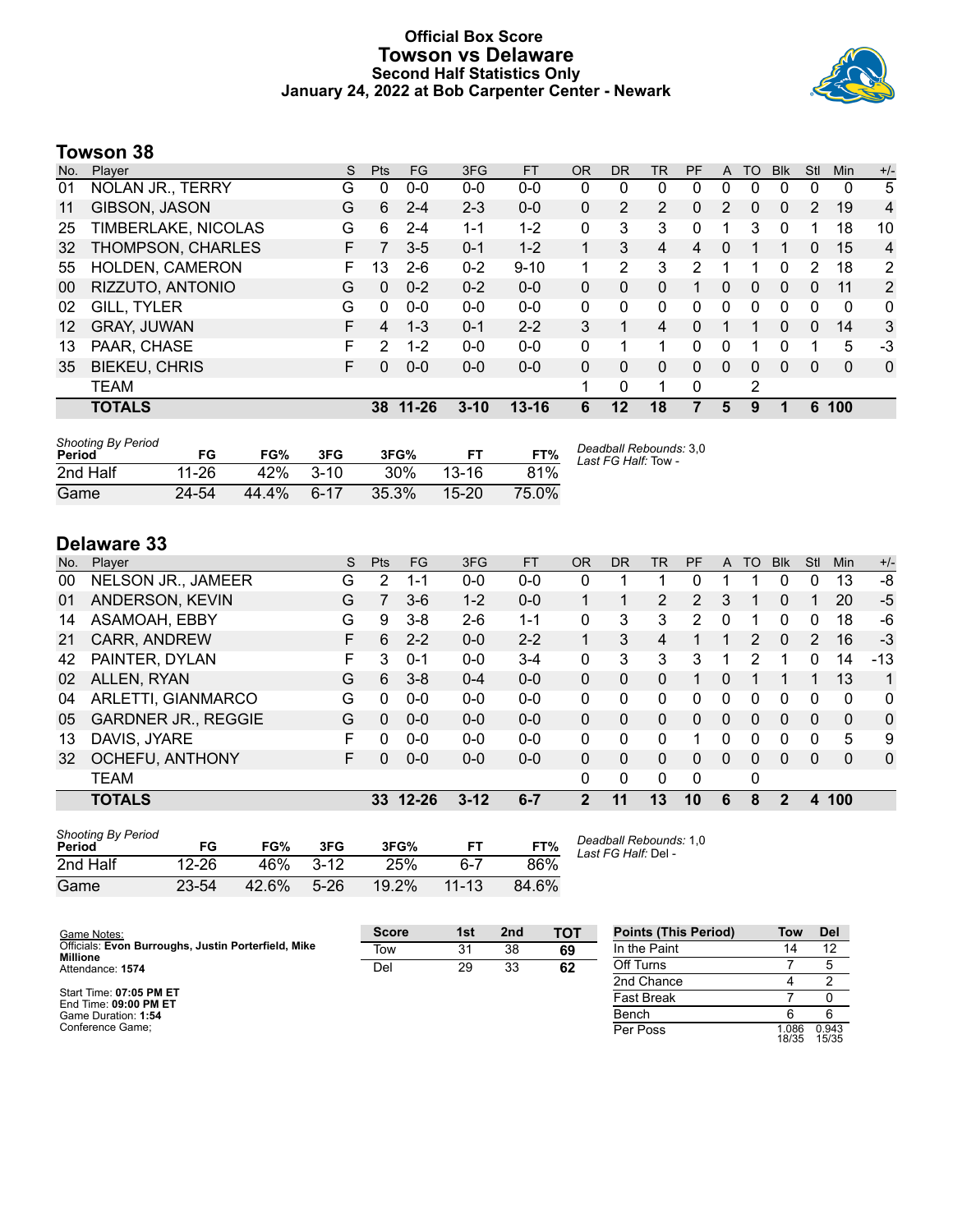### **Official Play-By-Play Towson vs Delaware Second Half January 24, 2022 at Bob Carpenter Center - Newark**



#### **Period 2**

#### **Starters:**

Towson: 1 NOLAN JR.,TERRY (G); 11 GIBSON,JASON (G); 25 TIMBERLAKE,NICOLAS (G); 32 THOMPSON,CHARLES (F); 55 HOLDEN,CAMERON (F);<br>**Delaware**: 0 NELSON JR.,JAMEER (G); 1 ANDERSON,KEVIN (G); 14 ASAMOAH,EBBY (G); 21 CARR,ANDREW

| SUB OUT: ALLEN, RYAN<br>20:00<br>20:00<br>SUB OUT: DAVIS, JYARE<br>20:00<br>SUB IN: NELSON JR., JAMEER<br>20:00<br>SUB IN: CARR, ANDREW<br>19:47<br>T<br>31-31<br>GOOD! JUMPER by NELSON JR., JAMEER<br>19:25<br>MISSED LAYUP by TIMBERLAKE, NICOLAS<br>19:22<br>REBOUND (DEF) by ANDERSON, KEVIN<br>19:17<br>MISSED 3PTR by ASAMOAH, EBBY<br>19:15<br>FOUL (PERSONAL) by PAINTER, DYLAN<br>19:14<br>REBOUND (DEF) by TIMBERLAKE, NICOLAS<br>V <sub>2</sub><br>18:57<br>GOOD! LAYUP by HOLDEN, CAMERON<br>31-33<br>18:57<br>FOUL (PERSONAL) by ASAMOAH, EBBY<br>18:57<br>MISSED FT by HOLDEN, CAMERON<br>18:57<br>REBOUND (DEF) by PAINTER, DYLAN<br>18:45<br>FOUL (PERSONAL) by HOLDEN, CAMERON<br>18:45<br>V <sub>1</sub><br>32-33<br>GOOD! FT by CARR, ANDREW<br>T<br>18:45<br>GOOD! FT by CARR, ANDREW<br>33-33<br>18:35<br>TURNOVER (OUTOFBOUNDS) by TIMBERLAKE, NICOLAS<br>18:24<br>TURNOVER (LOSTBALL) by ASAMOAH, EBBY<br>18:24<br>STEAL by HOLDEN, CAMERON<br>18:14<br>FOUL (PERSONAL) by ANDERSON, KEVIN<br>V <sub>2</sub><br>18:02<br>GOOD! JUMPER by HOLDEN, CAMERON<br>33-35<br>17:48<br>TURNOVER (BADPASS) by NELSON JR., JAMEER<br>17:48<br>STEAL by GIBSON, JASON<br>GOOD! LAYUP by THOMPSON, CHARLES [PNT]<br>17:38<br>V <sub>4</sub><br>33-37<br>17:38<br>ASSIST by HOLDEN, CAMERON<br>17:12<br>MISSED LAYUP by PAINTER, DYLAN<br>REBOUND (DEF) by TIMBERLAKE, NICOLAS<br>17:09<br>17:03<br>GOOD! 3PTR by GIBSON, JASON<br>V <sub>7</sub><br>33-40<br>17:03<br>ASSIST by TIMBERLAKE, NICOLAS<br>16:55<br>16:55<br>SUB OUT: NELSON JR., JAMEER<br>16:55<br>SUB IN: ALLEN, RYAN<br>V <sub>5</sub><br>16:34<br>35-40<br>GOOD! LAYUP by CARR, ANDREW<br>16:06<br>MISSED 3PTR by RIZZUTO, ANTONIO<br>16:05<br>TURNOVER (OUTOFBOUNDS) by CARR, ANDREW<br>16:03<br>REBOUND (DEF) by CARR, ANDREW<br>16:02<br>MISSED 3PTR by THOMPSON, CHARLES<br>16:00<br>REBOUND (OFF) by TEAM<br>16:00<br>TURNOVER (SHOTCLOCK) by TEAM<br>15:52<br>TURNOVER (BADPASS) by PAINTER, DYLAN<br>15:52<br>15:52<br>SUB OUT: RIZZUTO, ANTONIO<br>15:52<br>SUB IN: GRAY, JUWAN<br>15:37<br>FOUL (PERSONAL) by ASAMOAH, EBBY<br>GOOD! FT by THOMPSON, CHARLES<br>$V_6$<br>15:37<br>$35 - 41$<br>15:37<br>MISSED FT by THOMPSON, CHARLES<br>15:36<br>REBOUND (DEF) by PAINTER, DYLAN<br>15:17<br>MISSED 3PTR by ASAMOAH, EBBY<br>15:14<br>REBOUND (DEF) by THOMPSON, CHARLES<br>14:50<br>FOUL (PERSONAL) by ANDERSON, KEVIN<br>V <sub>7</sub><br>14:50<br>GOOD! FT by HOLDEN, CAMERON<br>$35 - 42$<br>V8<br>14:50<br>GOOD! FT by HOLDEN, CAMERON<br>35-43<br>14:50<br>SUB OUT: PAINTER, DYLAN<br>14:50<br>SUB IN: DAVIS, JYARE<br>V <sub>9</sub><br>14:50<br>GOOD! FT by HOLDEN, CAMERON<br>35-44<br>14:46<br>TURNOVER (BADPASS) by ANDERSON, KEVIN<br>14:46<br>STEAL by TIMBERLAKE, NICOLAS<br>14:44<br>TURNOVER (LOSTBALL) by TIMBERLAKE, NICOLAS<br>14:31<br>MISSED 3PTR by ALLEN, RYAN<br>14:28<br>REBOUND (DEF) by TIMBERLAKE, NICOLAS<br>14:25<br>GOOD! JUMPER by TIMBERLAKE, NICOLAS [FB/PNT]<br>$V$ 11<br>35-46<br>V8<br>14:10<br>GOOD! 3PTR by ASAMOAH, EBBY<br>38-46<br>14:10<br>ASSIST by ANDERSON, KEVIN | Time  | <b>VISITORS: Towson</b> | Score | <b>Margin</b> | <b>HOME: Delaware</b> |
|---------------------------------------------------------------------------------------------------------------------------------------------------------------------------------------------------------------------------------------------------------------------------------------------------------------------------------------------------------------------------------------------------------------------------------------------------------------------------------------------------------------------------------------------------------------------------------------------------------------------------------------------------------------------------------------------------------------------------------------------------------------------------------------------------------------------------------------------------------------------------------------------------------------------------------------------------------------------------------------------------------------------------------------------------------------------------------------------------------------------------------------------------------------------------------------------------------------------------------------------------------------------------------------------------------------------------------------------------------------------------------------------------------------------------------------------------------------------------------------------------------------------------------------------------------------------------------------------------------------------------------------------------------------------------------------------------------------------------------------------------------------------------------------------------------------------------------------------------------------------------------------------------------------------------------------------------------------------------------------------------------------------------------------------------------------------------------------------------------------------------------------------------------------------------------------------------------------------------------------------------------------------------------------------------------------------------------------------------------------------------------------------------------------------------------------------------------------------------------------------------------------------------------------------------------------------------------------------------------------------------------------------------------------------------------------------------------------------------------------------------------------------------------------------------------------------------------------------------------------------------------------------------------------------------------------------------------------------------------------------------------------------------------------------------------------------------------------------------------|-------|-------------------------|-------|---------------|-----------------------|
|                                                                                                                                                                                                                                                                                                                                                                                                                                                                                                                                                                                                                                                                                                                                                                                                                                                                                                                                                                                                                                                                                                                                                                                                                                                                                                                                                                                                                                                                                                                                                                                                                                                                                                                                                                                                                                                                                                                                                                                                                                                                                                                                                                                                                                                                                                                                                                                                                                                                                                                                                                                                                                                                                                                                                                                                                                                                                                                                                                                                                                                                                                         |       |                         |       |               |                       |
|                                                                                                                                                                                                                                                                                                                                                                                                                                                                                                                                                                                                                                                                                                                                                                                                                                                                                                                                                                                                                                                                                                                                                                                                                                                                                                                                                                                                                                                                                                                                                                                                                                                                                                                                                                                                                                                                                                                                                                                                                                                                                                                                                                                                                                                                                                                                                                                                                                                                                                                                                                                                                                                                                                                                                                                                                                                                                                                                                                                                                                                                                                         |       |                         |       |               |                       |
|                                                                                                                                                                                                                                                                                                                                                                                                                                                                                                                                                                                                                                                                                                                                                                                                                                                                                                                                                                                                                                                                                                                                                                                                                                                                                                                                                                                                                                                                                                                                                                                                                                                                                                                                                                                                                                                                                                                                                                                                                                                                                                                                                                                                                                                                                                                                                                                                                                                                                                                                                                                                                                                                                                                                                                                                                                                                                                                                                                                                                                                                                                         |       |                         |       |               |                       |
|                                                                                                                                                                                                                                                                                                                                                                                                                                                                                                                                                                                                                                                                                                                                                                                                                                                                                                                                                                                                                                                                                                                                                                                                                                                                                                                                                                                                                                                                                                                                                                                                                                                                                                                                                                                                                                                                                                                                                                                                                                                                                                                                                                                                                                                                                                                                                                                                                                                                                                                                                                                                                                                                                                                                                                                                                                                                                                                                                                                                                                                                                                         |       |                         |       |               |                       |
|                                                                                                                                                                                                                                                                                                                                                                                                                                                                                                                                                                                                                                                                                                                                                                                                                                                                                                                                                                                                                                                                                                                                                                                                                                                                                                                                                                                                                                                                                                                                                                                                                                                                                                                                                                                                                                                                                                                                                                                                                                                                                                                                                                                                                                                                                                                                                                                                                                                                                                                                                                                                                                                                                                                                                                                                                                                                                                                                                                                                                                                                                                         |       |                         |       |               |                       |
|                                                                                                                                                                                                                                                                                                                                                                                                                                                                                                                                                                                                                                                                                                                                                                                                                                                                                                                                                                                                                                                                                                                                                                                                                                                                                                                                                                                                                                                                                                                                                                                                                                                                                                                                                                                                                                                                                                                                                                                                                                                                                                                                                                                                                                                                                                                                                                                                                                                                                                                                                                                                                                                                                                                                                                                                                                                                                                                                                                                                                                                                                                         |       |                         |       |               |                       |
|                                                                                                                                                                                                                                                                                                                                                                                                                                                                                                                                                                                                                                                                                                                                                                                                                                                                                                                                                                                                                                                                                                                                                                                                                                                                                                                                                                                                                                                                                                                                                                                                                                                                                                                                                                                                                                                                                                                                                                                                                                                                                                                                                                                                                                                                                                                                                                                                                                                                                                                                                                                                                                                                                                                                                                                                                                                                                                                                                                                                                                                                                                         |       |                         |       |               |                       |
|                                                                                                                                                                                                                                                                                                                                                                                                                                                                                                                                                                                                                                                                                                                                                                                                                                                                                                                                                                                                                                                                                                                                                                                                                                                                                                                                                                                                                                                                                                                                                                                                                                                                                                                                                                                                                                                                                                                                                                                                                                                                                                                                                                                                                                                                                                                                                                                                                                                                                                                                                                                                                                                                                                                                                                                                                                                                                                                                                                                                                                                                                                         |       |                         |       |               |                       |
|                                                                                                                                                                                                                                                                                                                                                                                                                                                                                                                                                                                                                                                                                                                                                                                                                                                                                                                                                                                                                                                                                                                                                                                                                                                                                                                                                                                                                                                                                                                                                                                                                                                                                                                                                                                                                                                                                                                                                                                                                                                                                                                                                                                                                                                                                                                                                                                                                                                                                                                                                                                                                                                                                                                                                                                                                                                                                                                                                                                                                                                                                                         |       |                         |       |               |                       |
|                                                                                                                                                                                                                                                                                                                                                                                                                                                                                                                                                                                                                                                                                                                                                                                                                                                                                                                                                                                                                                                                                                                                                                                                                                                                                                                                                                                                                                                                                                                                                                                                                                                                                                                                                                                                                                                                                                                                                                                                                                                                                                                                                                                                                                                                                                                                                                                                                                                                                                                                                                                                                                                                                                                                                                                                                                                                                                                                                                                                                                                                                                         |       |                         |       |               |                       |
|                                                                                                                                                                                                                                                                                                                                                                                                                                                                                                                                                                                                                                                                                                                                                                                                                                                                                                                                                                                                                                                                                                                                                                                                                                                                                                                                                                                                                                                                                                                                                                                                                                                                                                                                                                                                                                                                                                                                                                                                                                                                                                                                                                                                                                                                                                                                                                                                                                                                                                                                                                                                                                                                                                                                                                                                                                                                                                                                                                                                                                                                                                         |       |                         |       |               |                       |
|                                                                                                                                                                                                                                                                                                                                                                                                                                                                                                                                                                                                                                                                                                                                                                                                                                                                                                                                                                                                                                                                                                                                                                                                                                                                                                                                                                                                                                                                                                                                                                                                                                                                                                                                                                                                                                                                                                                                                                                                                                                                                                                                                                                                                                                                                                                                                                                                                                                                                                                                                                                                                                                                                                                                                                                                                                                                                                                                                                                                                                                                                                         |       |                         |       |               |                       |
|                                                                                                                                                                                                                                                                                                                                                                                                                                                                                                                                                                                                                                                                                                                                                                                                                                                                                                                                                                                                                                                                                                                                                                                                                                                                                                                                                                                                                                                                                                                                                                                                                                                                                                                                                                                                                                                                                                                                                                                                                                                                                                                                                                                                                                                                                                                                                                                                                                                                                                                                                                                                                                                                                                                                                                                                                                                                                                                                                                                                                                                                                                         |       |                         |       |               |                       |
|                                                                                                                                                                                                                                                                                                                                                                                                                                                                                                                                                                                                                                                                                                                                                                                                                                                                                                                                                                                                                                                                                                                                                                                                                                                                                                                                                                                                                                                                                                                                                                                                                                                                                                                                                                                                                                                                                                                                                                                                                                                                                                                                                                                                                                                                                                                                                                                                                                                                                                                                                                                                                                                                                                                                                                                                                                                                                                                                                                                                                                                                                                         |       |                         |       |               |                       |
|                                                                                                                                                                                                                                                                                                                                                                                                                                                                                                                                                                                                                                                                                                                                                                                                                                                                                                                                                                                                                                                                                                                                                                                                                                                                                                                                                                                                                                                                                                                                                                                                                                                                                                                                                                                                                                                                                                                                                                                                                                                                                                                                                                                                                                                                                                                                                                                                                                                                                                                                                                                                                                                                                                                                                                                                                                                                                                                                                                                                                                                                                                         |       |                         |       |               |                       |
|                                                                                                                                                                                                                                                                                                                                                                                                                                                                                                                                                                                                                                                                                                                                                                                                                                                                                                                                                                                                                                                                                                                                                                                                                                                                                                                                                                                                                                                                                                                                                                                                                                                                                                                                                                                                                                                                                                                                                                                                                                                                                                                                                                                                                                                                                                                                                                                                                                                                                                                                                                                                                                                                                                                                                                                                                                                                                                                                                                                                                                                                                                         |       |                         |       |               |                       |
|                                                                                                                                                                                                                                                                                                                                                                                                                                                                                                                                                                                                                                                                                                                                                                                                                                                                                                                                                                                                                                                                                                                                                                                                                                                                                                                                                                                                                                                                                                                                                                                                                                                                                                                                                                                                                                                                                                                                                                                                                                                                                                                                                                                                                                                                                                                                                                                                                                                                                                                                                                                                                                                                                                                                                                                                                                                                                                                                                                                                                                                                                                         |       |                         |       |               |                       |
|                                                                                                                                                                                                                                                                                                                                                                                                                                                                                                                                                                                                                                                                                                                                                                                                                                                                                                                                                                                                                                                                                                                                                                                                                                                                                                                                                                                                                                                                                                                                                                                                                                                                                                                                                                                                                                                                                                                                                                                                                                                                                                                                                                                                                                                                                                                                                                                                                                                                                                                                                                                                                                                                                                                                                                                                                                                                                                                                                                                                                                                                                                         |       |                         |       |               |                       |
|                                                                                                                                                                                                                                                                                                                                                                                                                                                                                                                                                                                                                                                                                                                                                                                                                                                                                                                                                                                                                                                                                                                                                                                                                                                                                                                                                                                                                                                                                                                                                                                                                                                                                                                                                                                                                                                                                                                                                                                                                                                                                                                                                                                                                                                                                                                                                                                                                                                                                                                                                                                                                                                                                                                                                                                                                                                                                                                                                                                                                                                                                                         |       |                         |       |               |                       |
|                                                                                                                                                                                                                                                                                                                                                                                                                                                                                                                                                                                                                                                                                                                                                                                                                                                                                                                                                                                                                                                                                                                                                                                                                                                                                                                                                                                                                                                                                                                                                                                                                                                                                                                                                                                                                                                                                                                                                                                                                                                                                                                                                                                                                                                                                                                                                                                                                                                                                                                                                                                                                                                                                                                                                                                                                                                                                                                                                                                                                                                                                                         |       |                         |       |               |                       |
|                                                                                                                                                                                                                                                                                                                                                                                                                                                                                                                                                                                                                                                                                                                                                                                                                                                                                                                                                                                                                                                                                                                                                                                                                                                                                                                                                                                                                                                                                                                                                                                                                                                                                                                                                                                                                                                                                                                                                                                                                                                                                                                                                                                                                                                                                                                                                                                                                                                                                                                                                                                                                                                                                                                                                                                                                                                                                                                                                                                                                                                                                                         |       |                         |       |               |                       |
|                                                                                                                                                                                                                                                                                                                                                                                                                                                                                                                                                                                                                                                                                                                                                                                                                                                                                                                                                                                                                                                                                                                                                                                                                                                                                                                                                                                                                                                                                                                                                                                                                                                                                                                                                                                                                                                                                                                                                                                                                                                                                                                                                                                                                                                                                                                                                                                                                                                                                                                                                                                                                                                                                                                                                                                                                                                                                                                                                                                                                                                                                                         |       |                         |       |               |                       |
|                                                                                                                                                                                                                                                                                                                                                                                                                                                                                                                                                                                                                                                                                                                                                                                                                                                                                                                                                                                                                                                                                                                                                                                                                                                                                                                                                                                                                                                                                                                                                                                                                                                                                                                                                                                                                                                                                                                                                                                                                                                                                                                                                                                                                                                                                                                                                                                                                                                                                                                                                                                                                                                                                                                                                                                                                                                                                                                                                                                                                                                                                                         |       |                         |       |               |                       |
|                                                                                                                                                                                                                                                                                                                                                                                                                                                                                                                                                                                                                                                                                                                                                                                                                                                                                                                                                                                                                                                                                                                                                                                                                                                                                                                                                                                                                                                                                                                                                                                                                                                                                                                                                                                                                                                                                                                                                                                                                                                                                                                                                                                                                                                                                                                                                                                                                                                                                                                                                                                                                                                                                                                                                                                                                                                                                                                                                                                                                                                                                                         |       |                         |       |               |                       |
|                                                                                                                                                                                                                                                                                                                                                                                                                                                                                                                                                                                                                                                                                                                                                                                                                                                                                                                                                                                                                                                                                                                                                                                                                                                                                                                                                                                                                                                                                                                                                                                                                                                                                                                                                                                                                                                                                                                                                                                                                                                                                                                                                                                                                                                                                                                                                                                                                                                                                                                                                                                                                                                                                                                                                                                                                                                                                                                                                                                                                                                                                                         |       |                         |       |               |                       |
|                                                                                                                                                                                                                                                                                                                                                                                                                                                                                                                                                                                                                                                                                                                                                                                                                                                                                                                                                                                                                                                                                                                                                                                                                                                                                                                                                                                                                                                                                                                                                                                                                                                                                                                                                                                                                                                                                                                                                                                                                                                                                                                                                                                                                                                                                                                                                                                                                                                                                                                                                                                                                                                                                                                                                                                                                                                                                                                                                                                                                                                                                                         |       |                         |       |               |                       |
|                                                                                                                                                                                                                                                                                                                                                                                                                                                                                                                                                                                                                                                                                                                                                                                                                                                                                                                                                                                                                                                                                                                                                                                                                                                                                                                                                                                                                                                                                                                                                                                                                                                                                                                                                                                                                                                                                                                                                                                                                                                                                                                                                                                                                                                                                                                                                                                                                                                                                                                                                                                                                                                                                                                                                                                                                                                                                                                                                                                                                                                                                                         |       |                         |       |               |                       |
|                                                                                                                                                                                                                                                                                                                                                                                                                                                                                                                                                                                                                                                                                                                                                                                                                                                                                                                                                                                                                                                                                                                                                                                                                                                                                                                                                                                                                                                                                                                                                                                                                                                                                                                                                                                                                                                                                                                                                                                                                                                                                                                                                                                                                                                                                                                                                                                                                                                                                                                                                                                                                                                                                                                                                                                                                                                                                                                                                                                                                                                                                                         |       |                         |       |               |                       |
|                                                                                                                                                                                                                                                                                                                                                                                                                                                                                                                                                                                                                                                                                                                                                                                                                                                                                                                                                                                                                                                                                                                                                                                                                                                                                                                                                                                                                                                                                                                                                                                                                                                                                                                                                                                                                                                                                                                                                                                                                                                                                                                                                                                                                                                                                                                                                                                                                                                                                                                                                                                                                                                                                                                                                                                                                                                                                                                                                                                                                                                                                                         |       |                         |       |               |                       |
|                                                                                                                                                                                                                                                                                                                                                                                                                                                                                                                                                                                                                                                                                                                                                                                                                                                                                                                                                                                                                                                                                                                                                                                                                                                                                                                                                                                                                                                                                                                                                                                                                                                                                                                                                                                                                                                                                                                                                                                                                                                                                                                                                                                                                                                                                                                                                                                                                                                                                                                                                                                                                                                                                                                                                                                                                                                                                                                                                                                                                                                                                                         |       |                         |       |               |                       |
|                                                                                                                                                                                                                                                                                                                                                                                                                                                                                                                                                                                                                                                                                                                                                                                                                                                                                                                                                                                                                                                                                                                                                                                                                                                                                                                                                                                                                                                                                                                                                                                                                                                                                                                                                                                                                                                                                                                                                                                                                                                                                                                                                                                                                                                                                                                                                                                                                                                                                                                                                                                                                                                                                                                                                                                                                                                                                                                                                                                                                                                                                                         |       |                         |       |               |                       |
|                                                                                                                                                                                                                                                                                                                                                                                                                                                                                                                                                                                                                                                                                                                                                                                                                                                                                                                                                                                                                                                                                                                                                                                                                                                                                                                                                                                                                                                                                                                                                                                                                                                                                                                                                                                                                                                                                                                                                                                                                                                                                                                                                                                                                                                                                                                                                                                                                                                                                                                                                                                                                                                                                                                                                                                                                                                                                                                                                                                                                                                                                                         |       |                         |       |               |                       |
|                                                                                                                                                                                                                                                                                                                                                                                                                                                                                                                                                                                                                                                                                                                                                                                                                                                                                                                                                                                                                                                                                                                                                                                                                                                                                                                                                                                                                                                                                                                                                                                                                                                                                                                                                                                                                                                                                                                                                                                                                                                                                                                                                                                                                                                                                                                                                                                                                                                                                                                                                                                                                                                                                                                                                                                                                                                                                                                                                                                                                                                                                                         |       |                         |       |               |                       |
|                                                                                                                                                                                                                                                                                                                                                                                                                                                                                                                                                                                                                                                                                                                                                                                                                                                                                                                                                                                                                                                                                                                                                                                                                                                                                                                                                                                                                                                                                                                                                                                                                                                                                                                                                                                                                                                                                                                                                                                                                                                                                                                                                                                                                                                                                                                                                                                                                                                                                                                                                                                                                                                                                                                                                                                                                                                                                                                                                                                                                                                                                                         |       |                         |       |               |                       |
|                                                                                                                                                                                                                                                                                                                                                                                                                                                                                                                                                                                                                                                                                                                                                                                                                                                                                                                                                                                                                                                                                                                                                                                                                                                                                                                                                                                                                                                                                                                                                                                                                                                                                                                                                                                                                                                                                                                                                                                                                                                                                                                                                                                                                                                                                                                                                                                                                                                                                                                                                                                                                                                                                                                                                                                                                                                                                                                                                                                                                                                                                                         |       |                         |       |               |                       |
|                                                                                                                                                                                                                                                                                                                                                                                                                                                                                                                                                                                                                                                                                                                                                                                                                                                                                                                                                                                                                                                                                                                                                                                                                                                                                                                                                                                                                                                                                                                                                                                                                                                                                                                                                                                                                                                                                                                                                                                                                                                                                                                                                                                                                                                                                                                                                                                                                                                                                                                                                                                                                                                                                                                                                                                                                                                                                                                                                                                                                                                                                                         |       |                         |       |               |                       |
|                                                                                                                                                                                                                                                                                                                                                                                                                                                                                                                                                                                                                                                                                                                                                                                                                                                                                                                                                                                                                                                                                                                                                                                                                                                                                                                                                                                                                                                                                                                                                                                                                                                                                                                                                                                                                                                                                                                                                                                                                                                                                                                                                                                                                                                                                                                                                                                                                                                                                                                                                                                                                                                                                                                                                                                                                                                                                                                                                                                                                                                                                                         |       |                         |       |               |                       |
|                                                                                                                                                                                                                                                                                                                                                                                                                                                                                                                                                                                                                                                                                                                                                                                                                                                                                                                                                                                                                                                                                                                                                                                                                                                                                                                                                                                                                                                                                                                                                                                                                                                                                                                                                                                                                                                                                                                                                                                                                                                                                                                                                                                                                                                                                                                                                                                                                                                                                                                                                                                                                                                                                                                                                                                                                                                                                                                                                                                                                                                                                                         |       |                         |       |               |                       |
|                                                                                                                                                                                                                                                                                                                                                                                                                                                                                                                                                                                                                                                                                                                                                                                                                                                                                                                                                                                                                                                                                                                                                                                                                                                                                                                                                                                                                                                                                                                                                                                                                                                                                                                                                                                                                                                                                                                                                                                                                                                                                                                                                                                                                                                                                                                                                                                                                                                                                                                                                                                                                                                                                                                                                                                                                                                                                                                                                                                                                                                                                                         |       |                         |       |               |                       |
|                                                                                                                                                                                                                                                                                                                                                                                                                                                                                                                                                                                                                                                                                                                                                                                                                                                                                                                                                                                                                                                                                                                                                                                                                                                                                                                                                                                                                                                                                                                                                                                                                                                                                                                                                                                                                                                                                                                                                                                                                                                                                                                                                                                                                                                                                                                                                                                                                                                                                                                                                                                                                                                                                                                                                                                                                                                                                                                                                                                                                                                                                                         |       |                         |       |               |                       |
|                                                                                                                                                                                                                                                                                                                                                                                                                                                                                                                                                                                                                                                                                                                                                                                                                                                                                                                                                                                                                                                                                                                                                                                                                                                                                                                                                                                                                                                                                                                                                                                                                                                                                                                                                                                                                                                                                                                                                                                                                                                                                                                                                                                                                                                                                                                                                                                                                                                                                                                                                                                                                                                                                                                                                                                                                                                                                                                                                                                                                                                                                                         |       |                         |       |               |                       |
|                                                                                                                                                                                                                                                                                                                                                                                                                                                                                                                                                                                                                                                                                                                                                                                                                                                                                                                                                                                                                                                                                                                                                                                                                                                                                                                                                                                                                                                                                                                                                                                                                                                                                                                                                                                                                                                                                                                                                                                                                                                                                                                                                                                                                                                                                                                                                                                                                                                                                                                                                                                                                                                                                                                                                                                                                                                                                                                                                                                                                                                                                                         |       |                         |       |               |                       |
|                                                                                                                                                                                                                                                                                                                                                                                                                                                                                                                                                                                                                                                                                                                                                                                                                                                                                                                                                                                                                                                                                                                                                                                                                                                                                                                                                                                                                                                                                                                                                                                                                                                                                                                                                                                                                                                                                                                                                                                                                                                                                                                                                                                                                                                                                                                                                                                                                                                                                                                                                                                                                                                                                                                                                                                                                                                                                                                                                                                                                                                                                                         |       |                         |       |               |                       |
|                                                                                                                                                                                                                                                                                                                                                                                                                                                                                                                                                                                                                                                                                                                                                                                                                                                                                                                                                                                                                                                                                                                                                                                                                                                                                                                                                                                                                                                                                                                                                                                                                                                                                                                                                                                                                                                                                                                                                                                                                                                                                                                                                                                                                                                                                                                                                                                                                                                                                                                                                                                                                                                                                                                                                                                                                                                                                                                                                                                                                                                                                                         |       |                         |       |               |                       |
|                                                                                                                                                                                                                                                                                                                                                                                                                                                                                                                                                                                                                                                                                                                                                                                                                                                                                                                                                                                                                                                                                                                                                                                                                                                                                                                                                                                                                                                                                                                                                                                                                                                                                                                                                                                                                                                                                                                                                                                                                                                                                                                                                                                                                                                                                                                                                                                                                                                                                                                                                                                                                                                                                                                                                                                                                                                                                                                                                                                                                                                                                                         |       |                         |       |               |                       |
|                                                                                                                                                                                                                                                                                                                                                                                                                                                                                                                                                                                                                                                                                                                                                                                                                                                                                                                                                                                                                                                                                                                                                                                                                                                                                                                                                                                                                                                                                                                                                                                                                                                                                                                                                                                                                                                                                                                                                                                                                                                                                                                                                                                                                                                                                                                                                                                                                                                                                                                                                                                                                                                                                                                                                                                                                                                                                                                                                                                                                                                                                                         |       |                         |       |               |                       |
|                                                                                                                                                                                                                                                                                                                                                                                                                                                                                                                                                                                                                                                                                                                                                                                                                                                                                                                                                                                                                                                                                                                                                                                                                                                                                                                                                                                                                                                                                                                                                                                                                                                                                                                                                                                                                                                                                                                                                                                                                                                                                                                                                                                                                                                                                                                                                                                                                                                                                                                                                                                                                                                                                                                                                                                                                                                                                                                                                                                                                                                                                                         |       |                         |       |               |                       |
|                                                                                                                                                                                                                                                                                                                                                                                                                                                                                                                                                                                                                                                                                                                                                                                                                                                                                                                                                                                                                                                                                                                                                                                                                                                                                                                                                                                                                                                                                                                                                                                                                                                                                                                                                                                                                                                                                                                                                                                                                                                                                                                                                                                                                                                                                                                                                                                                                                                                                                                                                                                                                                                                                                                                                                                                                                                                                                                                                                                                                                                                                                         |       |                         |       |               |                       |
|                                                                                                                                                                                                                                                                                                                                                                                                                                                                                                                                                                                                                                                                                                                                                                                                                                                                                                                                                                                                                                                                                                                                                                                                                                                                                                                                                                                                                                                                                                                                                                                                                                                                                                                                                                                                                                                                                                                                                                                                                                                                                                                                                                                                                                                                                                                                                                                                                                                                                                                                                                                                                                                                                                                                                                                                                                                                                                                                                                                                                                                                                                         |       |                         |       |               |                       |
|                                                                                                                                                                                                                                                                                                                                                                                                                                                                                                                                                                                                                                                                                                                                                                                                                                                                                                                                                                                                                                                                                                                                                                                                                                                                                                                                                                                                                                                                                                                                                                                                                                                                                                                                                                                                                                                                                                                                                                                                                                                                                                                                                                                                                                                                                                                                                                                                                                                                                                                                                                                                                                                                                                                                                                                                                                                                                                                                                                                                                                                                                                         |       |                         |       |               |                       |
|                                                                                                                                                                                                                                                                                                                                                                                                                                                                                                                                                                                                                                                                                                                                                                                                                                                                                                                                                                                                                                                                                                                                                                                                                                                                                                                                                                                                                                                                                                                                                                                                                                                                                                                                                                                                                                                                                                                                                                                                                                                                                                                                                                                                                                                                                                                                                                                                                                                                                                                                                                                                                                                                                                                                                                                                                                                                                                                                                                                                                                                                                                         |       |                         |       |               |                       |
|                                                                                                                                                                                                                                                                                                                                                                                                                                                                                                                                                                                                                                                                                                                                                                                                                                                                                                                                                                                                                                                                                                                                                                                                                                                                                                                                                                                                                                                                                                                                                                                                                                                                                                                                                                                                                                                                                                                                                                                                                                                                                                                                                                                                                                                                                                                                                                                                                                                                                                                                                                                                                                                                                                                                                                                                                                                                                                                                                                                                                                                                                                         |       |                         |       |               |                       |
|                                                                                                                                                                                                                                                                                                                                                                                                                                                                                                                                                                                                                                                                                                                                                                                                                                                                                                                                                                                                                                                                                                                                                                                                                                                                                                                                                                                                                                                                                                                                                                                                                                                                                                                                                                                                                                                                                                                                                                                                                                                                                                                                                                                                                                                                                                                                                                                                                                                                                                                                                                                                                                                                                                                                                                                                                                                                                                                                                                                                                                                                                                         |       |                         |       |               |                       |
|                                                                                                                                                                                                                                                                                                                                                                                                                                                                                                                                                                                                                                                                                                                                                                                                                                                                                                                                                                                                                                                                                                                                                                                                                                                                                                                                                                                                                                                                                                                                                                                                                                                                                                                                                                                                                                                                                                                                                                                                                                                                                                                                                                                                                                                                                                                                                                                                                                                                                                                                                                                                                                                                                                                                                                                                                                                                                                                                                                                                                                                                                                         |       |                         |       |               |                       |
|                                                                                                                                                                                                                                                                                                                                                                                                                                                                                                                                                                                                                                                                                                                                                                                                                                                                                                                                                                                                                                                                                                                                                                                                                                                                                                                                                                                                                                                                                                                                                                                                                                                                                                                                                                                                                                                                                                                                                                                                                                                                                                                                                                                                                                                                                                                                                                                                                                                                                                                                                                                                                                                                                                                                                                                                                                                                                                                                                                                                                                                                                                         |       |                         |       |               |                       |
|                                                                                                                                                                                                                                                                                                                                                                                                                                                                                                                                                                                                                                                                                                                                                                                                                                                                                                                                                                                                                                                                                                                                                                                                                                                                                                                                                                                                                                                                                                                                                                                                                                                                                                                                                                                                                                                                                                                                                                                                                                                                                                                                                                                                                                                                                                                                                                                                                                                                                                                                                                                                                                                                                                                                                                                                                                                                                                                                                                                                                                                                                                         |       |                         |       |               |                       |
|                                                                                                                                                                                                                                                                                                                                                                                                                                                                                                                                                                                                                                                                                                                                                                                                                                                                                                                                                                                                                                                                                                                                                                                                                                                                                                                                                                                                                                                                                                                                                                                                                                                                                                                                                                                                                                                                                                                                                                                                                                                                                                                                                                                                                                                                                                                                                                                                                                                                                                                                                                                                                                                                                                                                                                                                                                                                                                                                                                                                                                                                                                         |       |                         |       |               |                       |
|                                                                                                                                                                                                                                                                                                                                                                                                                                                                                                                                                                                                                                                                                                                                                                                                                                                                                                                                                                                                                                                                                                                                                                                                                                                                                                                                                                                                                                                                                                                                                                                                                                                                                                                                                                                                                                                                                                                                                                                                                                                                                                                                                                                                                                                                                                                                                                                                                                                                                                                                                                                                                                                                                                                                                                                                                                                                                                                                                                                                                                                                                                         |       |                         |       |               |                       |
|                                                                                                                                                                                                                                                                                                                                                                                                                                                                                                                                                                                                                                                                                                                                                                                                                                                                                                                                                                                                                                                                                                                                                                                                                                                                                                                                                                                                                                                                                                                                                                                                                                                                                                                                                                                                                                                                                                                                                                                                                                                                                                                                                                                                                                                                                                                                                                                                                                                                                                                                                                                                                                                                                                                                                                                                                                                                                                                                                                                                                                                                                                         |       |                         |       |               |                       |
|                                                                                                                                                                                                                                                                                                                                                                                                                                                                                                                                                                                                                                                                                                                                                                                                                                                                                                                                                                                                                                                                                                                                                                                                                                                                                                                                                                                                                                                                                                                                                                                                                                                                                                                                                                                                                                                                                                                                                                                                                                                                                                                                                                                                                                                                                                                                                                                                                                                                                                                                                                                                                                                                                                                                                                                                                                                                                                                                                                                                                                                                                                         |       |                         |       |               |                       |
|                                                                                                                                                                                                                                                                                                                                                                                                                                                                                                                                                                                                                                                                                                                                                                                                                                                                                                                                                                                                                                                                                                                                                                                                                                                                                                                                                                                                                                                                                                                                                                                                                                                                                                                                                                                                                                                                                                                                                                                                                                                                                                                                                                                                                                                                                                                                                                                                                                                                                                                                                                                                                                                                                                                                                                                                                                                                                                                                                                                                                                                                                                         |       |                         |       |               |                       |
|                                                                                                                                                                                                                                                                                                                                                                                                                                                                                                                                                                                                                                                                                                                                                                                                                                                                                                                                                                                                                                                                                                                                                                                                                                                                                                                                                                                                                                                                                                                                                                                                                                                                                                                                                                                                                                                                                                                                                                                                                                                                                                                                                                                                                                                                                                                                                                                                                                                                                                                                                                                                                                                                                                                                                                                                                                                                                                                                                                                                                                                                                                         |       |                         |       |               |                       |
|                                                                                                                                                                                                                                                                                                                                                                                                                                                                                                                                                                                                                                                                                                                                                                                                                                                                                                                                                                                                                                                                                                                                                                                                                                                                                                                                                                                                                                                                                                                                                                                                                                                                                                                                                                                                                                                                                                                                                                                                                                                                                                                                                                                                                                                                                                                                                                                                                                                                                                                                                                                                                                                                                                                                                                                                                                                                                                                                                                                                                                                                                                         | 14:10 |                         |       |               | TIMEOUT 30SEC         |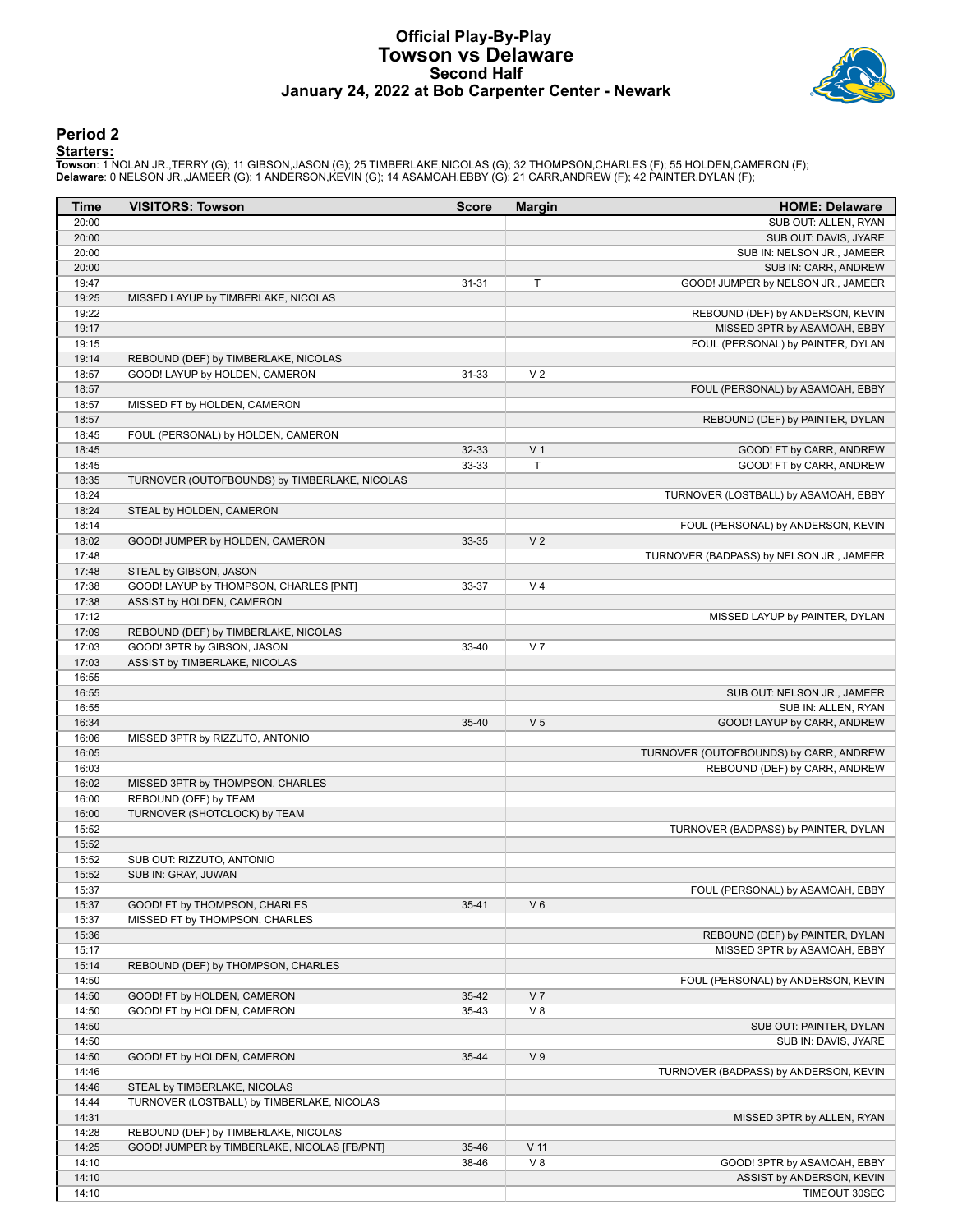| Time  | <b>VISITORS: Towson</b>                     | <b>Score</b> | <b>Margin</b>  | <b>HOME: Delaware</b>               |
|-------|---------------------------------------------|--------------|----------------|-------------------------------------|
| 13:52 | MISSED JUMPER by HOLDEN, CAMERON            |              |                |                                     |
| 13:44 |                                             |              |                | REBOUND (DEF) by ASAMOAH, EBBY      |
| 13:40 |                                             | 41-46        | V <sub>5</sub> | GOOD! 3PTR by ASAMOAH, EBBY         |
| 13:40 |                                             |              |                | ASSIST by ANDERSON, KEVIN           |
| 13:10 | MISSED JUMPER by TIMBERLAKE, NICOLAS        |              |                |                                     |
| 13:07 | REBOUND (OFF) by THOMPSON, CHARLES          |              |                |                                     |
| 13:06 | TURNOVER (OUTOFBOUNDS) by THOMPSON, CHARLES |              |                |                                     |
| 13:06 | SUB OUT: TIMBERLAKE, NICOLAS                |              |                |                                     |
| 13:06 | SUB IN: RIZZUTO, ANTONIO                    |              |                |                                     |
| 13:00 | FOUL (PERSONAL) by THOMPSON, CHARLES        |              |                |                                     |
| 12:51 |                                             | 43-46        | $V_3$          | GOOD! LAYUP by ASAMOAH, EBBY        |
| 12:51 |                                             |              |                | ASSIST by CARR, ANDREW              |
| 12:51 | FOUL (PERSONAL) by THOMPSON, CHARLES        |              |                |                                     |
| 12:51 |                                             | 44-46        | V <sub>2</sub> | GOOD! FT by ASAMOAH, EBBY           |
| 12:51 | SUB OUT: THOMPSON, CHARLES                  |              |                |                                     |
| 12:51 | SUB IN: PAAR, CHASE                         |              |                |                                     |
| 12:23 | MISSED JUMPER by GIBSON, JASON              |              |                |                                     |
| 12:17 | REBOUND (OFF) by GRAY, JUWAN                |              |                |                                     |
| 12:17 | GOOD! LAYUP by GRAY, JUWAN                  | 44-48        | V <sub>4</sub> |                                     |
| 12:04 |                                             | 46-48        | V <sub>2</sub> | GOOD! LAYUP by ALLEN, RYAN          |
| 11:39 | TURNOVER (BADPASS) by PAAR, CHASE           |              |                |                                     |
| 11:39 |                                             |              |                | STEAL by CARR, ANDREW               |
| 11:30 |                                             | 48-48        | $\top$         | GOOD! LAYUP by ALLEN, RYAN          |
| 11:12 | MISSED JUMPER by HOLDEN, CAMERON            |              |                |                                     |
| 11:09 | REBOUND (OFF) by HOLDEN, CAMERON            |              |                |                                     |
| 11:08 |                                             |              |                | FOUL (PERSONAL) by CARR, ANDREW     |
| 11:08 |                                             |              |                |                                     |
| 11:08 |                                             |              |                | SUB OUT: ASAMOAH, EBBY              |
| 11:08 |                                             |              |                | SUB OUT: CARR, ANDREW               |
| 11:08 |                                             |              |                | SUB IN: NELSON JR., JAMEER          |
| 11:08 |                                             |              |                | SUB IN: PAINTER, DYLAN              |
| 11:08 | SUB OUT: GRAY, JUWAN                        |              |                |                                     |
| 11:08 | SUB OUT: PAAR, CHASE                        |              |                |                                     |
|       |                                             |              |                |                                     |
| 11:08 | SUB IN: TIMBERLAKE, NICOLAS                 |              |                |                                     |
| 11:08 | SUB IN: THOMPSON, CHARLES                   |              |                |                                     |
| 11:08 | GOOD! FT by HOLDEN, CAMERON                 | 48-49        | V <sub>1</sub> |                                     |
| 11:08 | GOOD! FT by HOLDEN, CAMERON                 | 48-50        | V <sub>2</sub> |                                     |
| 10:53 |                                             | 50-50        | T              | GOOD! JUMPER by ALLEN, RYAN         |
| 10:53 |                                             |              |                | ASSIST by ANDERSON, KEVIN           |
| 10:28 | TURNOVER (BADPASS) by HOLDEN, CAMERON       |              |                |                                     |
| 10:28 |                                             |              |                | STEAL by ANDERSON, KEVIN            |
| 10:14 |                                             |              |                | MISSED LAYUP by ALLEN, RYAN         |
| 10:12 | REBOUND (DEF) by HOLDEN, CAMERON            |              |                |                                     |
| 10:04 | MISSED 3PTR by RIZZUTO, ANTONIO             |              |                |                                     |
| 10:04 |                                             |              |                | BLOCK by ALLEN, RYAN                |
| 10:04 | REBOUND (OFF) by TEAM                       |              |                |                                     |
| 09:58 | MISSED 3PTR by HOLDEN, CAMERON              |              |                |                                     |
| 09:55 |                                             |              |                | REBOUND (DEF) by NELSON JR., JAMEER |
| 09:41 |                                             | 53-50        | $H_3$          | GOOD! 3PTR by ANDERSON, KEVIN       |
| 09:41 |                                             |              |                | ASSIST by NELSON JR., JAMEER        |
| 09:24 |                                             |              |                | FOUL (PERSONAL) by DAVIS, JYARE     |
| 09:24 | GOOD! FT by HOLDEN, CAMERON                 | 53-51        | H <sub>2</sub> |                                     |
| 09:24 | GOOD! FT by HOLDEN, CAMERON                 | 53-52        | H <sub>1</sub> |                                     |
| 09:24 |                                             |              |                | SUB OUT: DAVIS, JYARE               |
| 09:24 |                                             |              |                | SUB IN: ASAMOAH, EBBY               |
| 09:24 | SUB OUT: HOLDEN, CAMERON                    |              |                |                                     |
| 09:24 | SUB IN: GRAY, JUWAN                         |              |                |                                     |
| 09:16 |                                             | 55-52        | H <sub>3</sub> | GOOD! LAYUP by ANDERSON, KEVIN      |
| 08:55 | GOOD! LAYUP by THOMPSON, CHARLES [PNT]      | 55-54        | H <sub>1</sub> |                                     |
| 08:38 |                                             |              |                | MISSED JUMPER by ASAMOAH, EBBY      |
| 08:30 | REBOUND (DEF) by THOMPSON, CHARLES          |              |                |                                     |
| 08:21 | GOOD! 3PTR by GIBSON, JASON                 | 55-57        | V <sub>2</sub> |                                     |
| 08:21 | ASSIST by GRAY, JUWAN                       |              |                |                                     |
| 08:00 |                                             |              |                | MISSED 3PTR by ALLEN, RYAN          |
| 07:58 | REBOUND (DEF) by GIBSON, JASON              |              |                |                                     |
| 07:40 | MISSED LAYUP by THOMPSON, CHARLES           |              |                |                                     |
| 07:37 | REBOUND (OFF) by GRAY, JUWAN                |              |                |                                     |
| 07:37 | MISSED LAYUP by GRAY, JUWAN                 |              |                |                                     |
| 07:37 | REBOUND (OFF) by GRAY, JUWAN                |              |                |                                     |
| 07:37 |                                             |              |                |                                     |
| 07:37 |                                             |              |                | SUB OUT: ALLEN, RYAN                |
| 07:37 |                                             |              |                | SUB IN: CARR, ANDREW                |
| 07:30 | MISSED 3PTR by GIBSON, JASON                |              |                |                                     |
| 07:28 |                                             |              |                | REBOUND (DEF) by ASAMOAH, EBBY      |
| 07:27 | SUB OUT: RIZZUTO, ANTONIO                   |              |                |                                     |
|       |                                             |              |                |                                     |
| 07:27 | SUB IN: HOLDEN, CAMERON                     |              |                |                                     |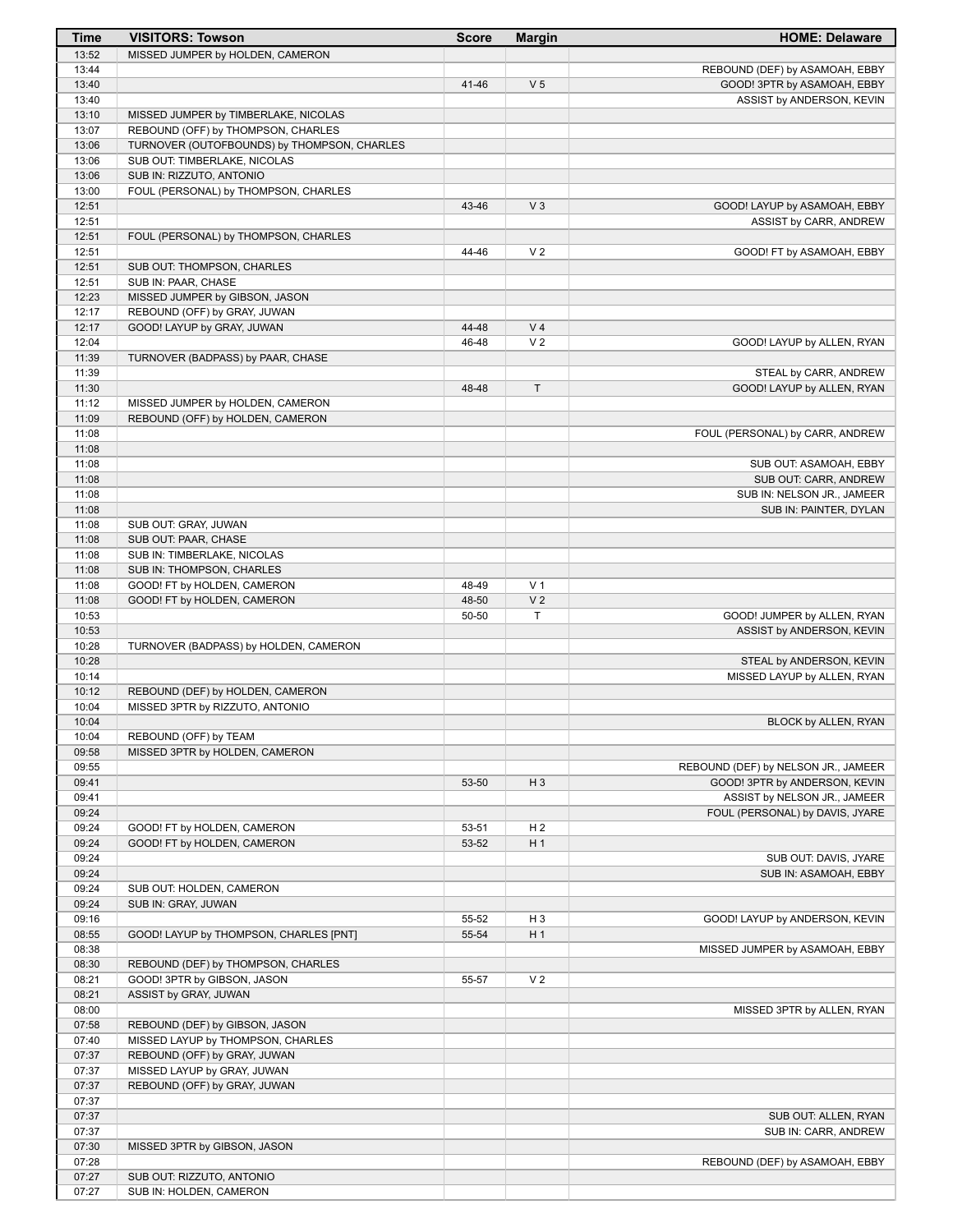| Time           | <b>VISITORS: Towson</b>                              | <b>Score</b> | <b>Margin</b>  | <b>HOME: Delaware</b>                                            |
|----------------|------------------------------------------------------|--------------|----------------|------------------------------------------------------------------|
| 07:06          |                                                      |              |                | MISSED JUMPER by ANDERSON, KEVIN                                 |
| 07:03          | REBOUND (DEF) by HOLDEN, CAMERON                     |              |                |                                                                  |
| 06:35          | GOOD! JUMPER by THOMPSON, CHARLES [PNT]              | 55-59        | V <sub>4</sub> |                                                                  |
| 06:27          |                                                      |              |                | MISSED 3PTR by ANDERSON, KEVIN                                   |
| 06:24          |                                                      |              |                | REBOUND (OFF) by CARR, ANDREW                                    |
| 06:20          | FOUL (PERSONAL) by HOLDEN, CAMERON                   |              |                |                                                                  |
| 06:04<br>06:04 | FOUL (PERSONAL) by THOMPSON, CHARLES                 | 56-59        | $V_3$          |                                                                  |
| 06:04          | SUB OUT: THOMPSON, CHARLES                           |              |                | GOOD! FT by PAINTER, DYLAN                                       |
| 06:04          | SUB IN: PAAR, CHASE                                  |              |                |                                                                  |
| 06:04          |                                                      | 57-59        | V <sub>2</sub> | GOOD! FT by PAINTER, DYLAN                                       |
| 05:34          | GOOD! LAYUP by PAAR, CHASE [PNT]                     | 57-61        | V <sub>4</sub> |                                                                  |
| 05:34          | ASSIST by GIBSON, JASON                              |              |                |                                                                  |
| 05:21          |                                                      | 59-61        | V <sub>2</sub> | GOOD! LAYUP by CARR, ANDREW                                      |
| 05:21          |                                                      |              |                | ASSIST by PAINTER, DYLAN                                         |
| 04:59          | GOOD! 3PTR by TIMBERLAKE, NICOLAS                    | 59-64        | V <sub>5</sub> |                                                                  |
| 04:59          | ASSIST by GIBSON, JASON                              |              |                |                                                                  |
| 04:35<br>04:35 |                                                      |              |                | TURNOVER (LOSTBALL) by PAINTER, DYLAN                            |
| 04:13          | STEAL by PAAR, CHASE<br>MISSED LAYUP by PAAR, CHASE  |              |                |                                                                  |
| 04:13          |                                                      |              |                | BLOCK by PAINTER, DYLAN                                          |
| 04:08          |                                                      |              |                | REBOUND (DEF) by CARR, ANDREW                                    |
| 03:58          |                                                      | 61-64        | $V_3$          | GOOD! JUMPER by ANDERSON, KEVIN                                  |
| 03:31          | TURNOVER (LOSTBALL) by GRAY, JUWAN                   |              |                |                                                                  |
| 03:31          |                                                      |              |                | STEAL by CARR, ANDREW                                            |
| 03:23          |                                                      |              |                | MISSED 3PTR by ASAMOAH, EBBY                                     |
| 03:20          | REBOUND (DEF) by PAAR, CHASE                         |              |                |                                                                  |
| 03:19          |                                                      |              |                |                                                                  |
| 03:19<br>03:19 |                                                      |              |                | SUB OUT: PAINTER, DYLAN                                          |
| 03:19          | SUB OUT: PAAR, CHASE                                 |              |                | SUB IN: ALLEN, RYAN                                              |
| 03:19          | SUB IN: THOMPSON, CHARLES                            |              |                |                                                                  |
| 02:53          | TURNOVER (SHOTCLOCK) by TEAM                         |              |                |                                                                  |
| 02:40          |                                                      |              |                | MISSED LAYUP by ANDERSON, KEVIN                                  |
| 02:40          | BLOCK by THOMPSON, CHARLES                           |              |                |                                                                  |
| 02:39          | REBOUND (DEF) by GIBSON, JASON                       |              |                |                                                                  |
| 02:16          | MISSED 3PTR by HOLDEN, CAMERON                       |              |                |                                                                  |
| 02:14          |                                                      |              |                | REBOUND (DEF) by ASAMOAH, EBBY                                   |
| 01:46          |                                                      |              |                | TURNOVER (LOSTBALL) by CARR, ANDREW                              |
| 01:46<br>01:19 | STEAL by GIBSON, JASON<br>MISSED 3PTR by GRAY, JUWAN |              |                |                                                                  |
| 01:18          |                                                      |              |                | REBOUND (DEF) by CARR, ANDREW                                    |
| 01:09          |                                                      |              |                | <b>TIMEOUT TEAM</b>                                              |
| 01:09          |                                                      |              |                | SUB OUT: NELSON JR., JAMEER                                      |
| 01:09          |                                                      |              |                | SUB IN: PAINTER, DYLAN                                           |
| 01:09          | SUB OUT: GIBSON, JASON                               |              |                |                                                                  |
| 01:09          | SUB IN: RIZZUTO, ANTONIO                             |              |                |                                                                  |
| 00:47          |                                                      |              |                | MISSED 3PTR by ALLEN, RYAN                                       |
| 00:44          |                                                      |              |                | REBOUND (OFF) by ANDERSON, KEVIN<br>MISSED 3PTR by ASAMOAH, EBBY |
| 00:40<br>00:39 |                                                      |              |                | FOUL (PERSONAL) by ALLEN, RYAN                                   |
| 00:39          | GOOD! FT by TIMBERLAKE, NICOLAS [FB]                 | 61-65        | V <sub>4</sub> |                                                                  |
| 00:39          | MISSED FT by TIMBERLAKE, NICOLAS                     |              |                |                                                                  |
| 00:38          |                                                      |              |                | REBOUND (DEF) by PAINTER, DYLAN                                  |
| 00:37          | REBOUND (DEF) by THOMPSON, CHARLES                   |              |                |                                                                  |
| 00:28          | FOUL (PERSONAL) by RIZZUTO, ANTONIO                  |              |                |                                                                  |
| 00:20          | FOUL (PERSONAL) by THOMPSON, CHARLES                 |              |                |                                                                  |
| 00:20          | SUB OUT: RIZZUTO, ANTONIO                            |              |                |                                                                  |
| 00:20          | SUB OUT: THOMPSON, CHARLES                           |              |                |                                                                  |
| 00:20<br>00:20 | SUB IN: GIBSON, JASON<br>SUB IN: PAAR, CHASE         |              |                |                                                                  |
| 00:20          |                                                      |              |                | MISSED FT by PAINTER, DYLAN                                      |
| 00:20          |                                                      |              |                | REBOUND (OFF) by TEAM                                            |
| 00:20          | TIMEOUT 30SEC                                        |              |                |                                                                  |
| 00:20          |                                                      | 62-65        | $V_3$          | GOOD! FT by PAINTER, DYLAN                                       |
| 00:20          |                                                      |              |                | SUB OUT: PAINTER, DYLAN                                          |
| 00:20          |                                                      |              |                | SUB IN: NELSON JR., JAMEER                                       |
| 00:13          | TURNOVER (BADPASS) by TIMBERLAKE, NICOLAS            |              |                |                                                                  |
| 00:13          |                                                      |              |                | STEAL by ALLEN, RYAN                                             |
| 00:13          |                                                      |              |                | SUB OUT: NELSON JR., JAMEER                                      |
| 00:13<br>00:13 | SUB OUT: PAAR, CHASE                                 |              |                | SUB IN: PAINTER, DYLAN                                           |
| 00:13          | SUB IN: RIZZUTO, ANTONIO                             |              |                |                                                                  |
| 00:07          |                                                      |              |                | MISSED 3PTR by ALLEN, RYAN                                       |
| 00:06          |                                                      |              |                | FOUL (PERSONAL) by PAINTER, DYLAN                                |
| 00:06          | GOOD! FT by GRAY, JUWAN [FB]                         | 62-66        | V <sub>4</sub> |                                                                  |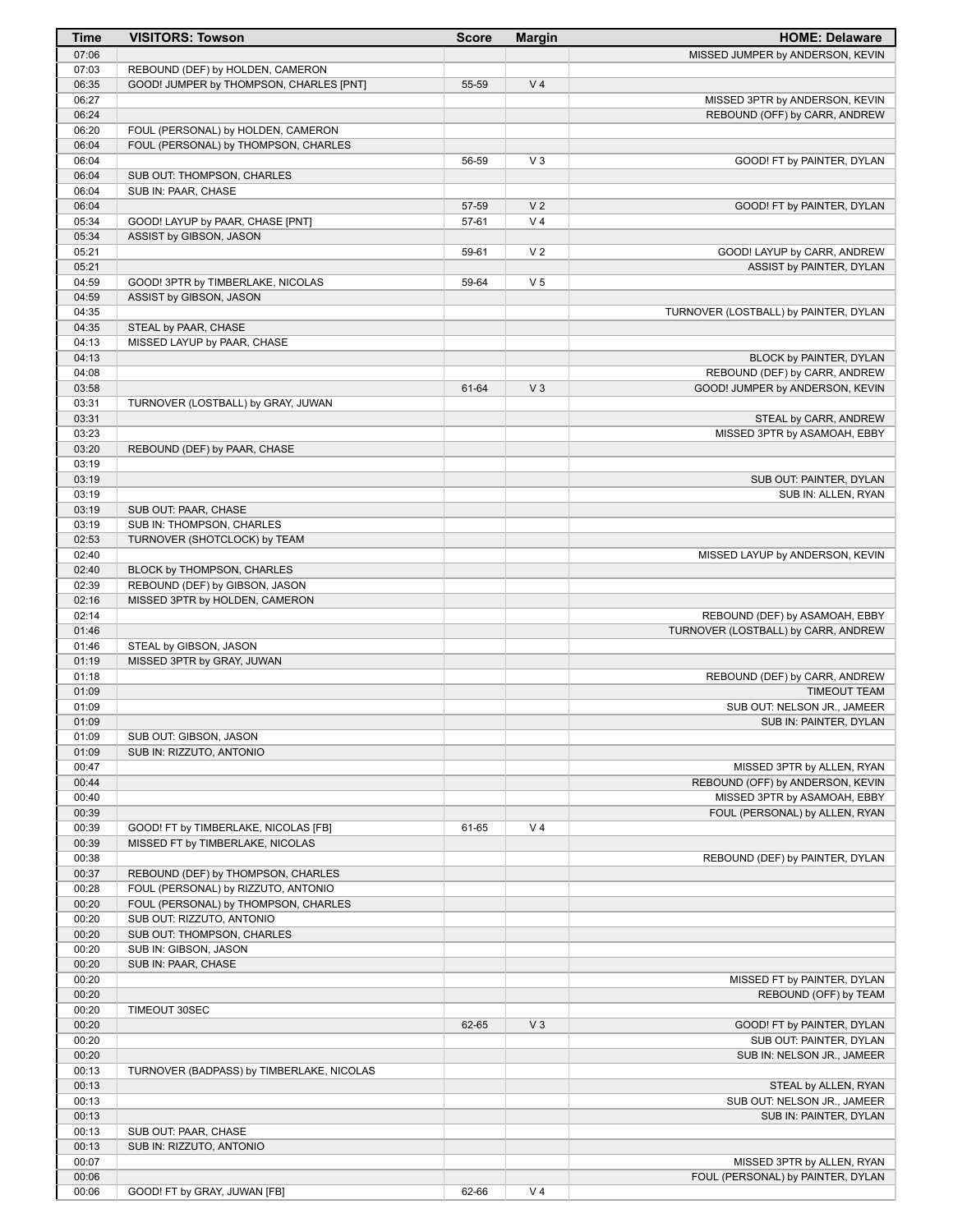| <b>Time</b> | <b>VISITORS: Towson</b>          | <b>Score</b> | <b>Margin</b>  | <b>HOME: Delaware</b>             |
|-------------|----------------------------------|--------------|----------------|-----------------------------------|
| 00:06       | GOOD! FT by GRAY, JUWAN [FB]     | 62-67        | V <sub>5</sub> |                                   |
| 00:06       | TIMEOUT 30SEC                    |              |                |                                   |
| 00:05       | REBOUND (DEF) by GRAY, JUWAN     |              |                |                                   |
| 00:04       |                                  |              |                | TURNOVER (BADPASS) by ALLEN, RYAN |
| 00:04       | STEAL by HOLDEN, CAMERON         |              |                |                                   |
| 00:02       |                                  |              |                | FOUL (PERSONAL) by PAINTER, DYLAN |
| 00:02       | GOOD! FT by HOLDEN, CAMERON [FB] | 62-68        | $V_6$          |                                   |
| 00:02       | GOOD! FT by HOLDEN, CAMERON [FB] | 62-69        | V <sub>7</sub> |                                   |

# **Towson 69, Delaware 62**

| <b>Points (This Period)</b> | Tow            | Del            |
|-----------------------------|----------------|----------------|
| In the Paint                | 14             | 12             |
| Off Turns                   |                | 5              |
| 2nd Chance                  |                |                |
| <b>Fast Break</b>           |                |                |
| Bench                       | 6              |                |
| Per Poss                    | 1.086<br>18/35 | 0.943<br>15/35 |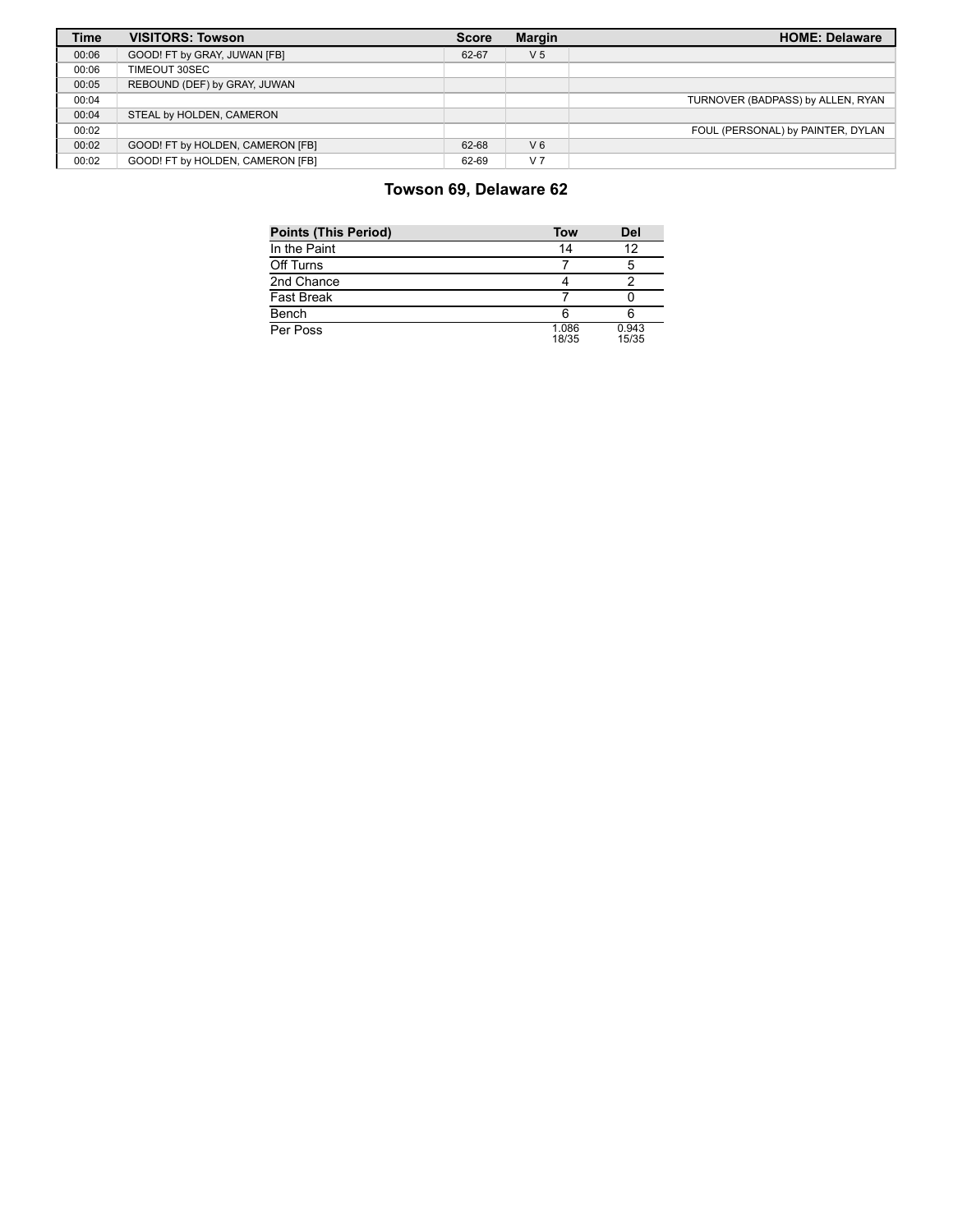### **Official Scoring/Possession Reference Chart Towson vs Delaware Period 1 January 24, 2022 at Bob Carpenter Center - Newark**



#### **Period 1**

#### **Starters:**

Towson: 1 NOLAN JR.,TERRY (G); 11 GIBSON,JASON (G); 25 TIMBERLAKE,NICOLAS (G); 32 THOMPSON,CHARLES (F); 55 HOLDEN,CAMERON (F);<br>**Delaware**: 0 NELSON JR.,JAMEER (G); 1 ANDERSON,KEVIN (G); 14 ASAMOAH,EBBY (G); 21 CARR,ANDREW

| <b>Time</b> | <b>VISITORS: Towson</b>                 | <b>Score</b> | <b>Margin</b>  | <b>HOME: Delaware</b>                 |
|-------------|-----------------------------------------|--------------|----------------|---------------------------------------|
| 18:16       |                                         | $2 - 0$      | H <sub>2</sub> | GOOD! LAYUP by CARR, ANDREW [PNT]     |
| 18:02       |                                         | $4 - 0$      | H 4            | GOOD! DUNK by CARR, ANDREW [FB]       |
| 17:20       | GOOD! FT by TIMBERLAKE, NICOLAS [FB]    | $4 - 1$      | $H_3$          |                                       |
| 17:20       | GOOD! FT by TIMBERLAKE, NICOLAS [FB]    | $4 - 2$      | H <sub>2</sub> |                                       |
| 16:02       |                                         | $7-2$        | H <sub>5</sub> | GOOD! 3PTR by CARR, ANDREW            |
| 15:42       | GOOD! 3PTR by TIMBERLAKE, NICOLAS       | $7-5$        | H <sub>2</sub> |                                       |
| 14:42       |                                         | $9-5$        | H 4            | GOOD! JUMPER by DAVIS, JYARE [PNT]    |
| 13:45       |                                         | $11 - 5$     | H <sub>6</sub> | GOOD! DUNK by PAINTER, DYLAN [PNT]    |
| 12:54       |                                         | $13 - 5$     | H <sub>8</sub> | GOOD! LAYUP by PAINTER, DYLAN [PNT]   |
| 12:37       | GOOD! JUMPER by GIBSON, JASON [PNT]     | $13 - 7$     | H 6            |                                       |
| 11:54       |                                         | $15 - 7$     | H 8            | GOOD! DUNK by DAVIS, JYARE [PNT]      |
| 11:39       | GOOD! LAYUP by HOLDEN, CAMERON          | $15-9$       | H <sub>6</sub> |                                       |
| 11:13       | GOOD! LAYUP by THOMPSON, CHARLES        | $15 - 11$    | H 4            |                                       |
| 10:45       |                                         | $17 - 11$    | H <sub>6</sub> | GOOD! JUMPER by DAVIS, JYARE [PNT]    |
| 09:35       | GOOD! JUMPER by THOMPSON, CHARLES [PNT] | $17-13$      | H 4            |                                       |
| 09:07       |                                         | 19-13        | H 6            | GOOD! JUMPER by ANDERSON, KEVIN [PNT] |
| 08:27       |                                         | 20-13        | H <sub>7</sub> | GOOD! FT by NELSON JR., JAMEER        |
| 08:27       |                                         | $21 - 13$    | H <sub>8</sub> | GOOD! FT by NELSON JR., JAMEER        |
| 07:48       | GOOD! 3PTR by RIZZUTO, ANTONIO          | 21-16        | H <sub>5</sub> |                                       |
| 07:21       | GOOD! 3PTR by TIMBERLAKE, NICOLAS       | 21-19        | H <sub>2</sub> |                                       |
| 06:49       | GOOD! LAYUP by TIMBERLAKE, NICOLAS [FB] | $21 - 21$    | $\mathsf{T}$   |                                       |
| 05:19       |                                         | 23-21        | H <sub>2</sub> | GOOD! JUMPER by PAINTER, DYLAN [PNT]  |
| 04:26       | GOOD! JUMPER by TIMBERLAKE, NICOLAS     | 23-23        | T              |                                       |
| 03:31       | GOOD! LAYUP by THOMPSON, CHARLES        | 23-25        | V <sub>2</sub> |                                       |
| 02:52       | GOOD! JUMPER by THOMPSON, CHARLES [PNT] | 23-27        | V <sub>4</sub> |                                       |
| 02:32       |                                         | 24-27        | $V_3$          | GOOD! FT by PAINTER, DYLAN            |
| 02:32       |                                         | 25-27        | V <sub>2</sub> | GOOD! FT by PAINTER, DYLAN            |
| 01:49       |                                         | 26-27        | V <sub>1</sub> | GOOD! FT by DAVIS, JYARE              |
| 01:35       | GOOD! JUMPER by HOLDEN, CAMERON         | 26-29        | $V_3$          |                                       |
| 01:16       |                                         | 29-29        | $\mathsf T$    | GOOD! 3PTR by ASAMOAH, EBBY           |
| 00:45       | GOOD! LAYUP by HOLDEN, CAMERON [FB]     | 29-31        | V <sub>2</sub> |                                       |

**Towson 31, Delaware 29**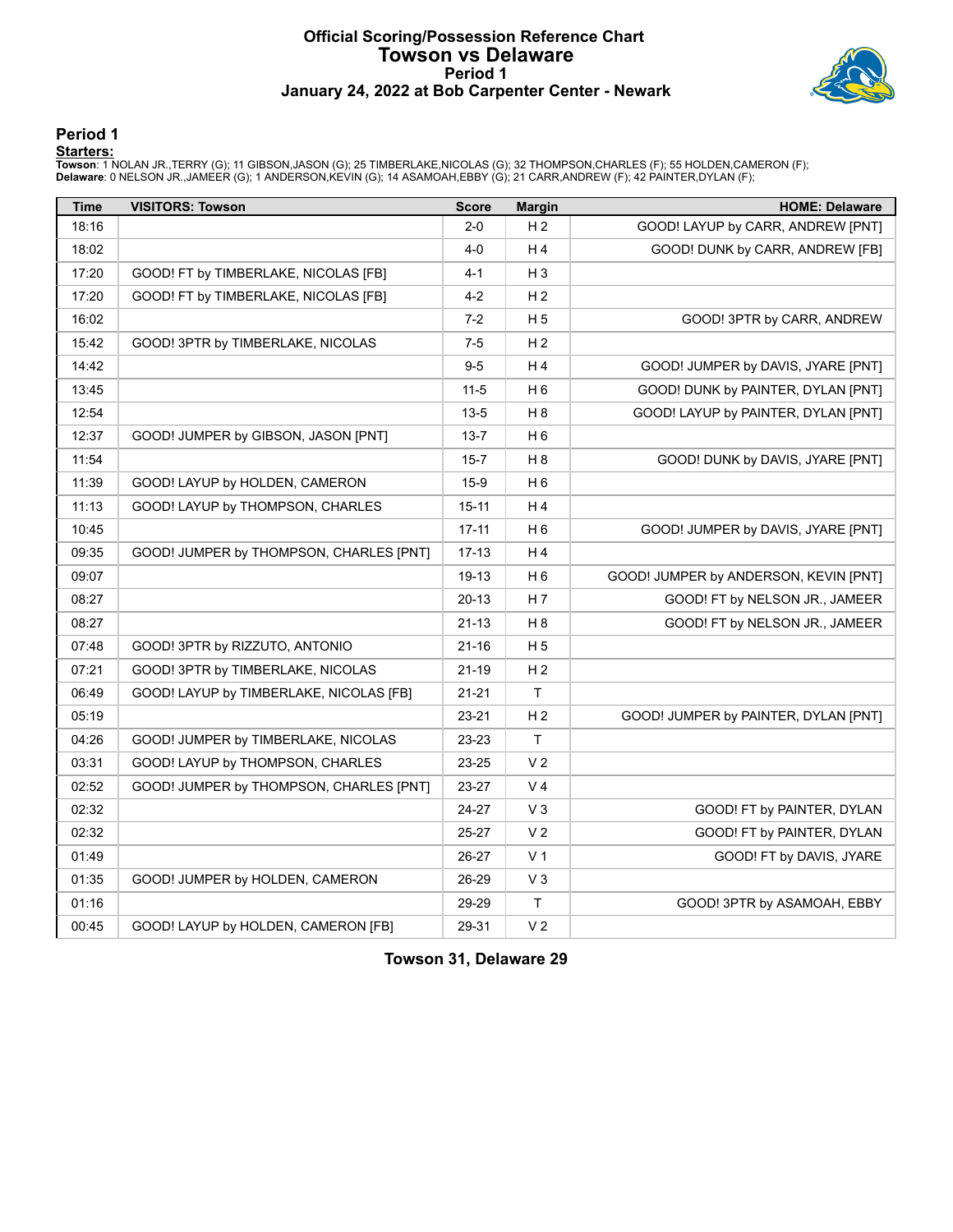#### **Official Scoring/Possession Reference Chart Towson vs Delaware Period 2 January 24, 2022 at Bob Carpenter Center - Newark**



#### **Period 2**

#### **Starters:**

Towson: 1 NOLAN JR.,TERRY (G); 11 GIBSON,JASON (G); 25 TIMBERLAKE,NICOLAS (G); 32 THOMPSON,CHARLES (F); 55 HOLDEN,CAMERON (F);<br>**Delaware**: 0 NELSON JR.,JAMEER (G); 1 ANDERSON,KEVIN (G); 14 ASAMOAH,EBBY (G); 21 CARR,ANDREW

| Time  | <b>VISITORS: Towson</b>                         | <b>Score</b> | <b>Margin</b>  | <b>HOME: Delaware</b>              |
|-------|-------------------------------------------------|--------------|----------------|------------------------------------|
| 19:47 |                                                 | $31 - 31$    | T.             | GOOD! JUMPER by NELSON JR., JAMEER |
| 18:57 | GOOD! LAYUP by HOLDEN, CAMERON                  | 31-33        | V <sub>2</sub> |                                    |
| 18:45 |                                                 | 32-33        | V <sub>1</sub> | GOOD! FT by CARR, ANDREW           |
| 18:45 |                                                 | 33-33        | $\mathsf T$    | GOOD! FT by CARR, ANDREW           |
| 18:02 | GOOD! JUMPER by HOLDEN, CAMERON                 | 33-35        | V <sub>2</sub> |                                    |
| 17:38 | GOOD! LAYUP by THOMPSON, CHARLES [PNT]          | 33-37        | V <sub>4</sub> |                                    |
| 17:03 | GOOD! 3PTR by GIBSON, JASON                     | 33-40        | V <sub>7</sub> |                                    |
| 16:34 |                                                 | 35-40        | V <sub>5</sub> | GOOD! LAYUP by CARR, ANDREW        |
| 15:37 | GOOD! FT by THOMPSON, CHARLES                   | $35 - 41$    | $V_6$          |                                    |
| 14:50 | GOOD! FT by HOLDEN, CAMERON                     | 35-42        | V <sub>7</sub> |                                    |
| 14:50 | GOOD! FT by HOLDEN, CAMERON                     | 35-43        | V8             |                                    |
| 14:50 | GOOD! FT by HOLDEN, CAMERON                     | 35-44        | V <sub>9</sub> |                                    |
| 14:25 | GOOD! JUMPER by TIMBERLAKE, NICOLAS<br>[FB/PNT] | 35-46        | $V$ 11         |                                    |
| 14:10 |                                                 | 38-46        | V8             | GOOD! 3PTR by ASAMOAH, EBBY        |
| 13:40 |                                                 | 41-46        | V <sub>5</sub> | GOOD! 3PTR by ASAMOAH, EBBY        |
| 12:51 |                                                 | 43-46        | V <sub>3</sub> | GOOD! LAYUP by ASAMOAH, EBBY       |
| 12:51 |                                                 | 44-46        | V <sub>2</sub> | GOOD! FT by ASAMOAH, EBBY          |
| 12:17 | GOOD! LAYUP by GRAY, JUWAN                      | 44-48        | V <sub>4</sub> |                                    |
| 12:04 |                                                 | 46-48        | V <sub>2</sub> | GOOD! LAYUP by ALLEN, RYAN         |
| 11:30 |                                                 | 48-48        | $\mathsf{T}$   | GOOD! LAYUP by ALLEN, RYAN         |
| 11:08 | GOOD! FT by HOLDEN, CAMERON                     | 48-49        | V <sub>1</sub> |                                    |
| 11:08 | GOOD! FT by HOLDEN, CAMERON                     | 48-50        | V <sub>2</sub> |                                    |
| 10:53 |                                                 | 50-50        | $\top$         | GOOD! JUMPER by ALLEN, RYAN        |
| 09:41 |                                                 | 53-50        | $H_3$          | GOOD! 3PTR by ANDERSON, KEVIN      |
| 09:24 | GOOD! FT by HOLDEN, CAMERON                     | 53-51        | H <sub>2</sub> |                                    |
| 09:24 | GOOD! FT by HOLDEN, CAMERON                     | 53-52        | H <sub>1</sub> |                                    |
| 09:16 |                                                 | 55-52        | $H_3$          | GOOD! LAYUP by ANDERSON, KEVIN     |
| 08:55 | GOOD! LAYUP by THOMPSON, CHARLES [PNT]          | 55-54        | H <sub>1</sub> |                                    |
| 08:21 | GOOD! 3PTR by GIBSON, JASON                     | 55-57        | V <sub>2</sub> |                                    |
| 06:35 | GOOD! JUMPER by THOMPSON, CHARLES [PNT]         | 55-59        | V <sub>4</sub> |                                    |
| 06:04 |                                                 | 56-59        | $V_3$          | GOOD! FT by PAINTER, DYLAN         |
| 06:04 |                                                 | 57-59        | V <sub>2</sub> | GOOD! FT by PAINTER, DYLAN         |
| 05:34 | GOOD! LAYUP by PAAR, CHASE [PNT]                | 57-61        | V <sub>4</sub> |                                    |
| 05:21 |                                                 | 59-61        | V <sub>2</sub> | GOOD! LAYUP by CARR, ANDREW        |
| 04:59 | GOOD! 3PTR by TIMBERLAKE, NICOLAS               | 59-64        | V <sub>5</sub> |                                    |
| 03:58 |                                                 | 61-64        | $V_3$          | GOOD! JUMPER by ANDERSON, KEVIN    |
| 00:39 | GOOD! FT by TIMBERLAKE, NICOLAS [FB]            | 61-65        | V <sub>4</sub> |                                    |
| 00:20 |                                                 | 62-65        | $V_3$          | GOOD! FT by PAINTER, DYLAN         |
| 00:06 | GOOD! FT by GRAY, JUWAN [FB]                    | 62-66        | V <sub>4</sub> |                                    |
| 00:06 | GOOD! FT by GRAY, JUWAN [FB]                    | 62-67        | V <sub>5</sub> |                                    |
| 00:02 | GOOD! FT by HOLDEN, CAMERON [FB]                | 62-68        | $V_6$          |                                    |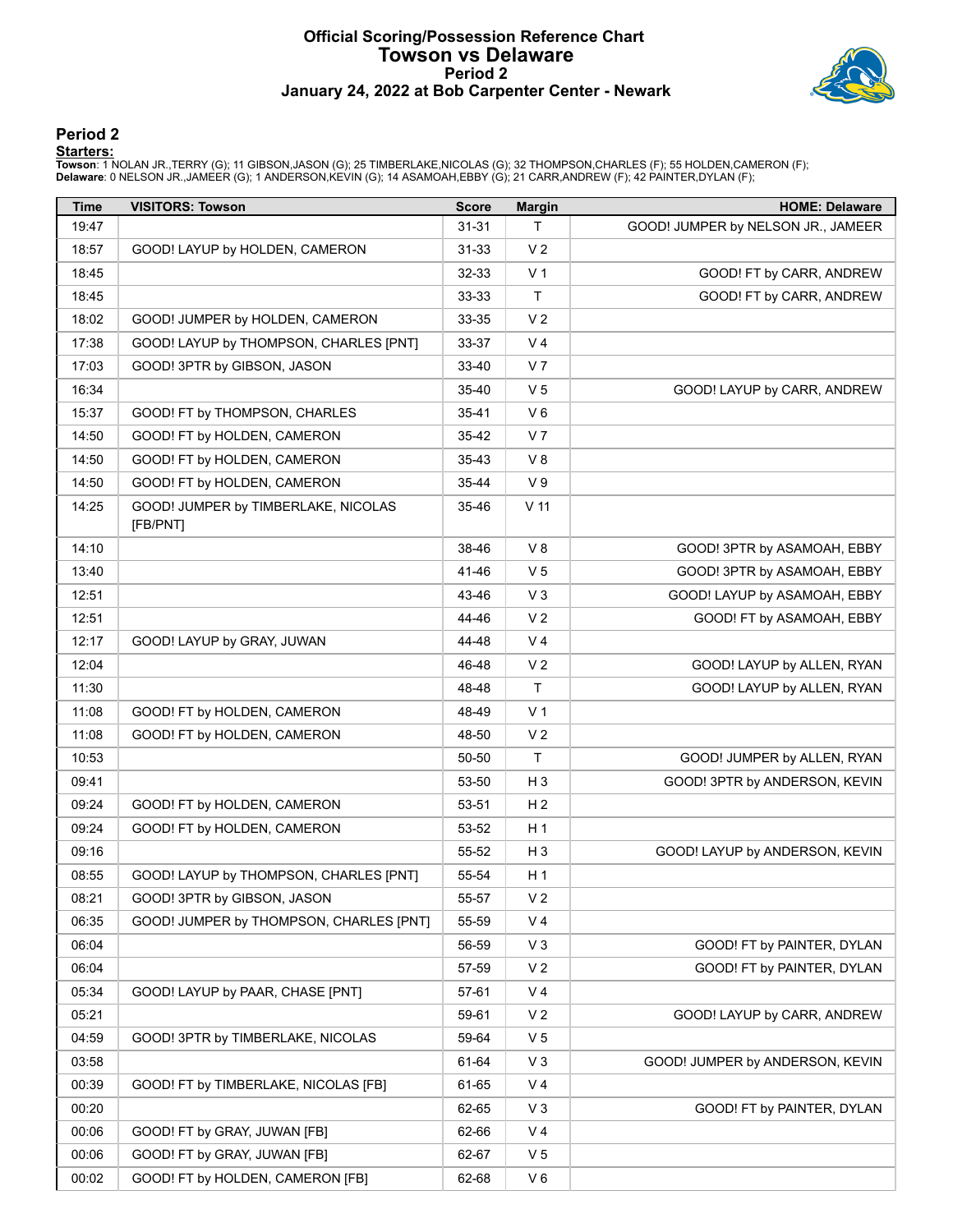| <b>Time</b> | <b>VISITORS: Towson</b>          | Score | <b>Margin</b> | <b>HOME: Delaware</b> |
|-------------|----------------------------------|-------|---------------|-----------------------|
| 00:02       | GOOD! FT by HOLDEN, CAMERON IFBI | 62-69 | v             |                       |

**Towson 69, Delaware 62**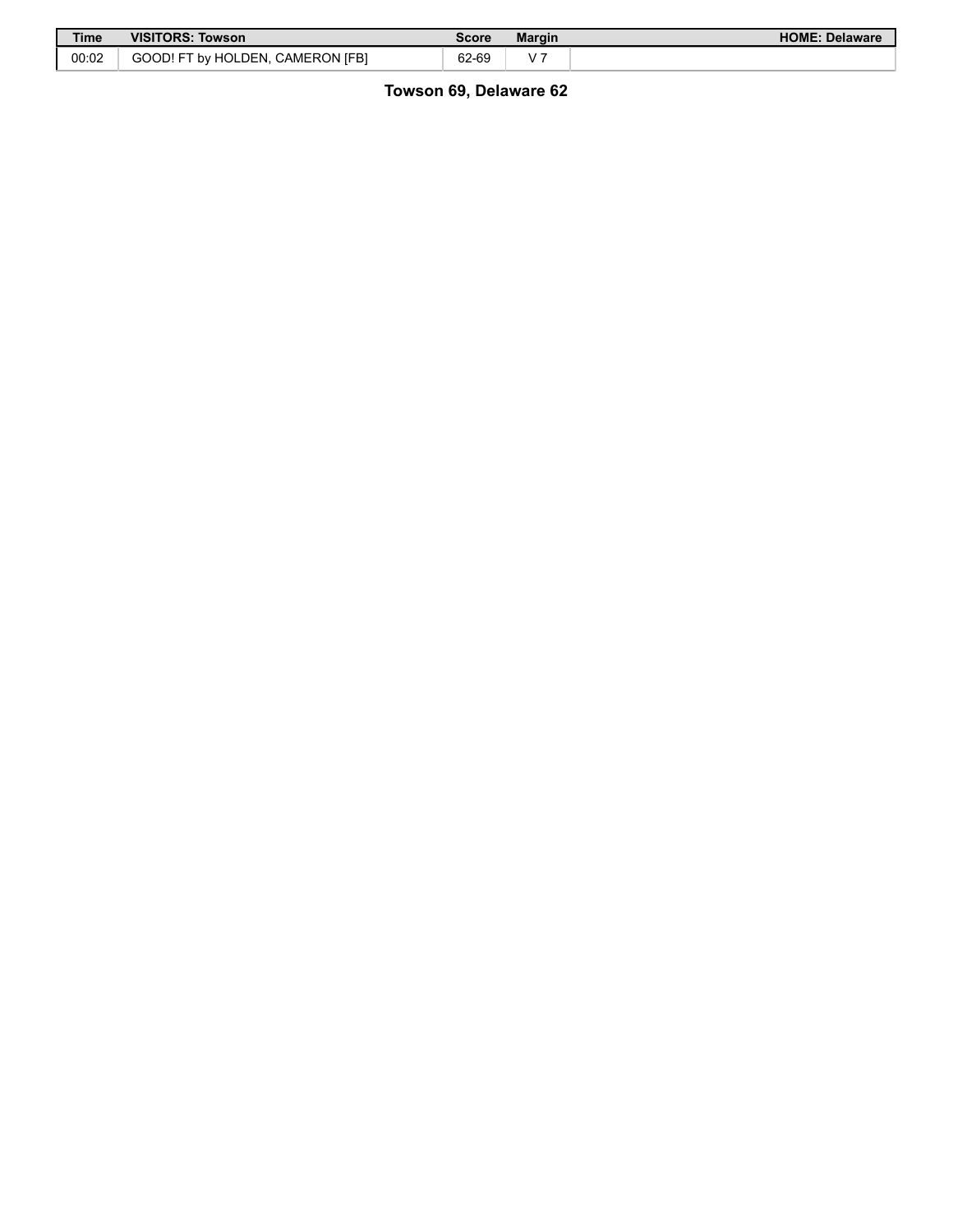### **Official Substitutions Log Towson vs Delaware Period 1 January 24, 2022 at Bob Carpenter Center - Newark**



| <b>VISITORS: Towson</b>                          | Time           | <b>Score</b> | <b>HOME: Delaware</b>        |
|--------------------------------------------------|----------------|--------------|------------------------------|
| 1 NOLAN JR., TERRY                               |                |              | 0 NELSON JR., JAMEER         |
| 11 GIBSON, JASON                                 |                |              | 1 ANDERSON, KEVIN            |
| 25 TIMBERLAKE, NICOLAS                           |                |              | 14 ASAMOAH, EBBY             |
| 32 THOMPSON, CHARLES                             |                |              | 21 CARR, ANDREW              |
| 55 HOLDEN, CAMERON                               |                |              | 42 PAINTER, DYLAN            |
| SUB OUT: 11 GIBSON, JASON                        | 17:20          | $1 - 4$      |                              |
| SUB IN: 0 RIZZUTO, ANTONIO                       | 17:20          |              |                              |
|                                                  | 14:55          | $5 - 7$      | SUB OUT: NELSON JR., JAMEER  |
|                                                  | 14:55          |              | SUB OUT: CARR, ANDREW        |
|                                                  | 14:55          |              | SUB IN: ALLEN, RYAN          |
|                                                  | 14:55          |              | SUB IN: DAVIS, JYARE         |
| SUB OUT: 1 NOLAN JR., TERRY                      | 14:55          |              |                              |
| SUB OUT: 25 TIMBERLAKE, NICOLAS                  | 14:55          |              |                              |
| SUB OUT: 32 THOMPSON, CHARLES                    | 14:55          |              |                              |
| SUB IN: 11 GIBSON, JASON                         | 14:55          |              |                              |
| SUB IN: 12 GRAY, JUWAN<br>SUB IN: 13 PAAR, CHASE | 14:55<br>14:55 |              |                              |
| SUB OUT: 55 HOLDEN, CAMERON                      | 14:00          | $5-9$        |                              |
| SUB OUT: 13 PAAR, CHASE                          | 14:00          |              |                              |
| SUB IN: 25 TIMBERLAKE, NICOLAS                   | 14:00          |              |                              |
| SUB IN: 32 THOMPSON, CHARLES                     | 14:00          |              |                              |
|                                                  | 12:10          | $7 - 13$     | SUB OUT: ANDERSON, KEVIN     |
|                                                  | 12:10          |              | SUB OUT: ASAMOAH, EBBY       |
|                                                  | 12:10          |              | SUB IN: NELSON JR., JAMEER   |
|                                                  | 12:10          |              | SUB IN: GARDNER JR., REGGIE  |
| SUB OUT: 0 RIZZUTO, ANTONIO                      | 12:09          | $7 - 13$     |                              |
| SUB OUT: 12 GRAY, JUWAN                          | 12:09          |              |                              |
| SUB IN: 1 NOLAN JR., TERRY                       | 12:09          |              |                              |
| SUB IN: 55 HOLDEN, CAMERON                       | 12:09          |              |                              |
|                                                  | 10:16          | $11 - 17$    | SUB OUT: DAVIS, JYARE        |
|                                                  | 10:16          |              | SUB OUT: PAINTER, DYLAN      |
|                                                  | 10:16          |              | SUB IN: ANDERSON, KEVIN      |
|                                                  | 10:16          |              | SUB IN: OCHEFU, ANTHONY      |
| SUB OUT: 11 GIBSON, JASON                        | 10:16          |              |                              |
| SUB IN: 0 RIZZUTO, ANTONIO                       | 10:16          |              |                              |
| SUB OUT: 1 NOLAN JR., TERRY                      | 10:16          |              |                              |
| SUB IN: 11 GIBSON, JASON                         | 10:16          |              |                              |
|                                                  | 08:42          | 13-19        | SUB OUT: GARDNER JR., REGGIE |
|                                                  | 08:42          |              | SUB IN: ASAMOAH, EBBY        |
| SUB OUT: 32 THOMPSON, CHARLES                    | 08:42          |              |                              |
| SUB IN: 13 PAAR, CHASE                           | 08:42          |              |                              |
| SUB OUT: 13 PAAR, CHASE                          | 08:23          | $13 - 21$    |                              |
| SUB IN: 35 BIEKEU.CHRIS                          | 08:23          |              |                              |
|                                                  | 07:12          | 19-21        | SUB OUT: ALLEN, RYAN         |
|                                                  | 07:12          |              | SUB OUT: OCHEFU, ANTHONY     |
|                                                  | 07:12          |              | SUB IN: ARLETTI, GIANMARCO   |
|                                                  | 07:12          |              | SUB IN: PAINTER, DYLAN       |
| SUB OUT: 35 BIEKEU, CHRIS                        | 07:12          |              |                              |
| SUB OUT: 55 HOLDEN, CAMERON                      | 07:12          |              |                              |
| SUB IN: 12 GRAY, JUWAN                           | 07:12          |              |                              |
| SUB IN: 32 THOMPSON, CHARLES                     | 07:12          |              | SUB OUT: NELSON JR., JAMEER  |
|                                                  | 04:51          | 21-23        | SUB OUT: ASAMOAH, EBBY       |
|                                                  | 04:51<br>04:51 |              | SUB IN: ALLEN, RYAN          |
|                                                  | 04:51          |              | SUB IN: CARR, ANDREW         |
| SUB OUT: 0 RIZZUTO, ANTONIO                      | 04:44          | 21-23        |                              |
| SUB OUT: 11 GIBSON, JASON                        | 04:44          |              |                              |
| SUB IN: 2 GILL, TYLER                            | 04:44          |              |                              |
| SUB IN: 55 HOLDEN, CAMERON                       | 04:44          |              |                              |
|                                                  | 02:52          | 27-23        | SUB OUT: ARLETTI, GIANMARCO  |
|                                                  | 02:52          |              | SUB OUT: CARR, ANDREW        |
|                                                  | 02:52          |              | SUB IN: DAVIS, JYARE         |
|                                                  | 02:52          |              | SUB IN: ASAMOAH, EBBY        |
| SUB OUT: 2 GILL, TYLER                           | 02:32          | $27 - 24$    |                              |
| SUB IN: 11 GIBSON, JASON                         | 02:32          |              |                              |
| SUB OUT: 12 GRAY, JUWAN                          | 01:49          | 27-26        |                              |
| SUB IN: 0 RIZZUTO, ANTONIO                       | 01:49          |              |                              |